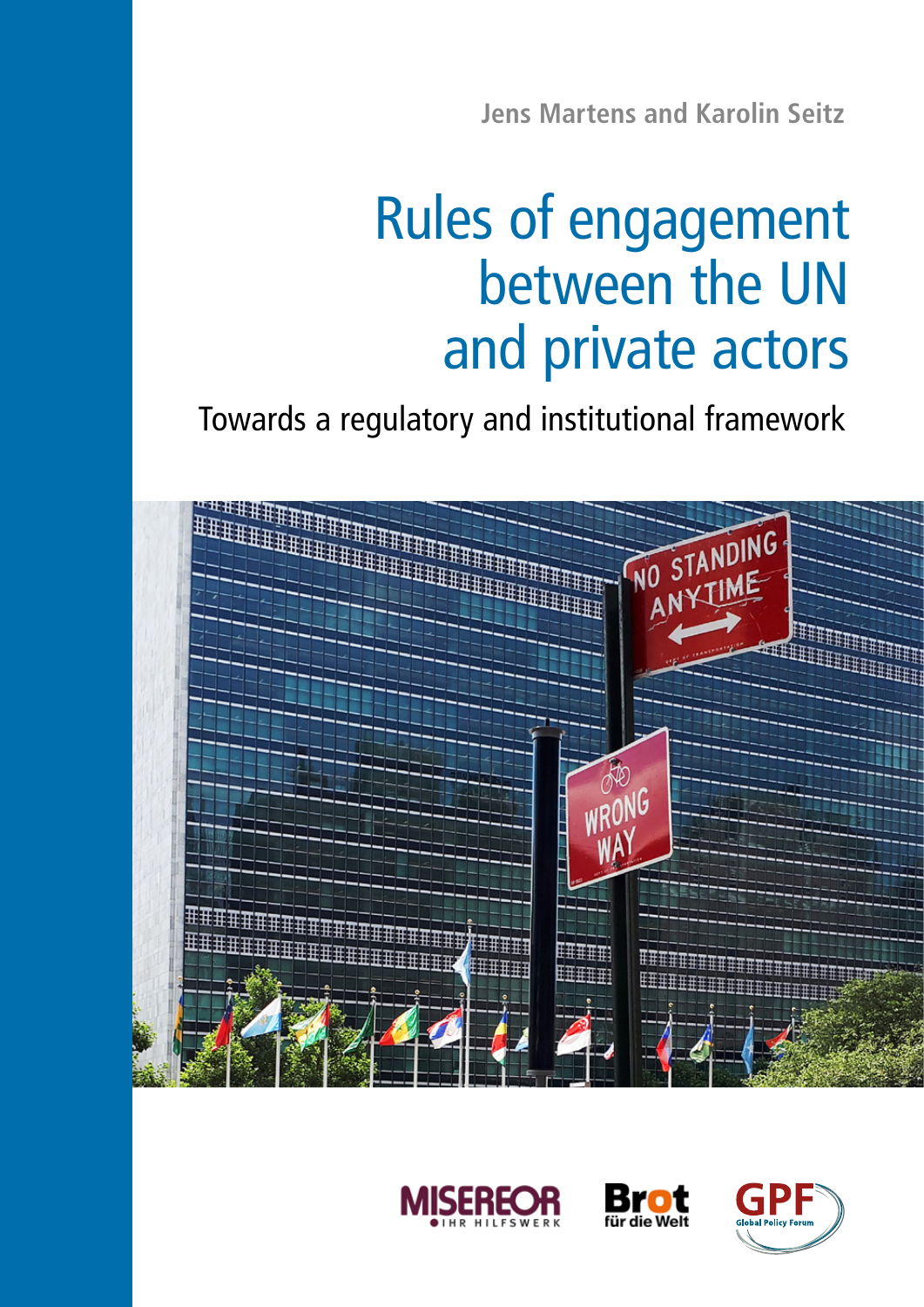#### **Imprint**

### **Rules of engagement between the UN and private actors**

Towards a regulatory and institutional framework

#### **Published by**

Bischöfliches Hilfswerk MISEREOR Mozartstr. 9, 52064 Aachen Germany info@misereor.de www.misereor.de Contact: Klaus Schilder

Evangelisches Werk für Diakonie und Entwicklung Brot für die Welt Caroline-Michaelis-Str. 1, 10115 Berlin Germany info@brot-fuer-die-welt.de www.brot-fuer-die-welt.de Contact: Mareike Haase

Global Policy Forum Europe e.V. Königstr. 37a, 53115 Bonn Germany

europe@globalpolicy.org www.globalpolicy.org Contact: Karolin Seitz

#### **Authors:**

Jens Martens and Karolin Seitz

#### **Editorial assistance:**

Barbara Adams, Mareike Haase, Mike Gardner, Maren Leifker, Klaus Schilder, Nina Focke

**Design and Printing:** www.kalinski.media

#### **Cover picture:** Jens Martens

Aachen/Berlin/Bonn, September 2019 ISBN 978-3-943126-47-1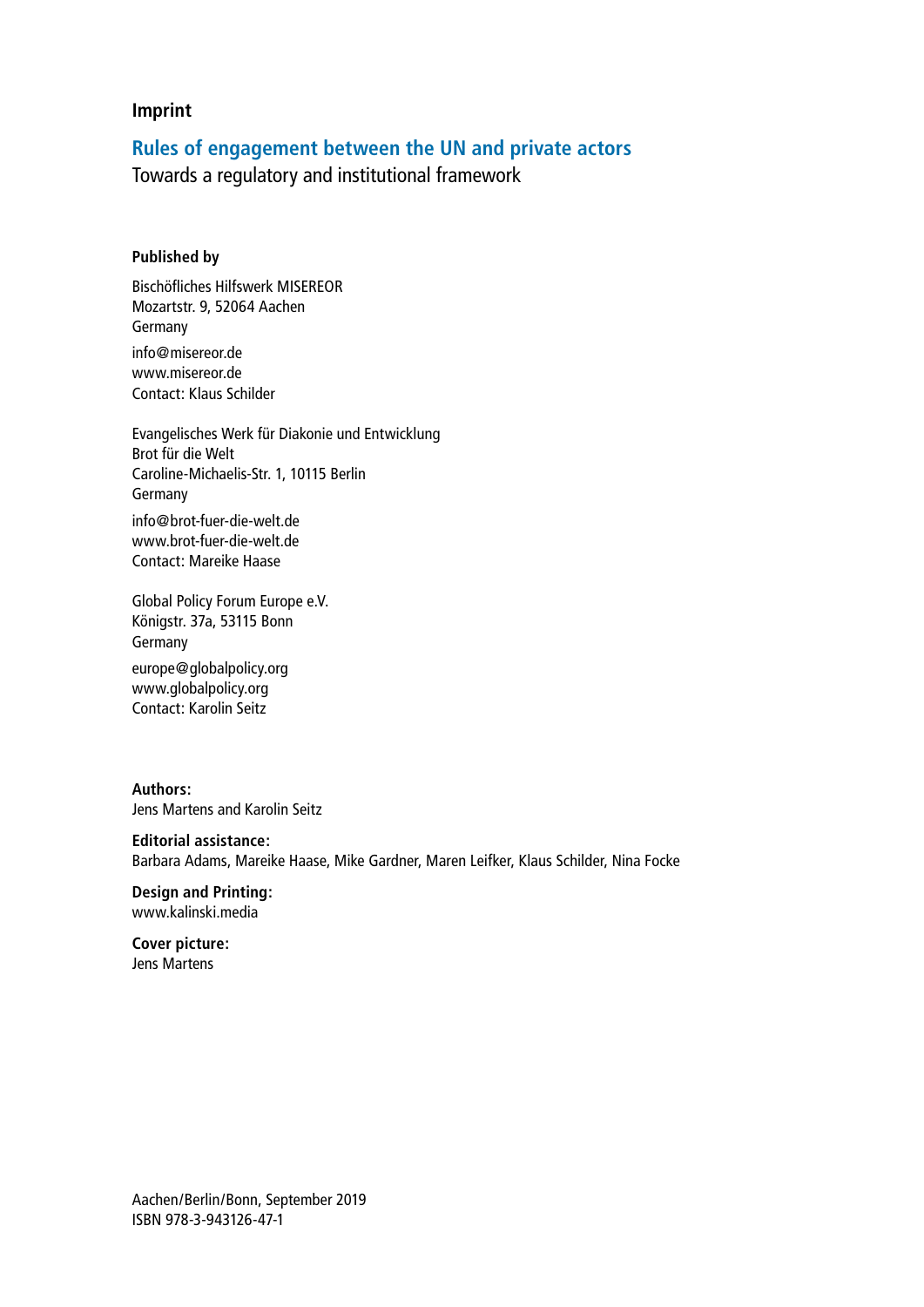# Table of contents

| I. | <b>Introduction</b>                                                                                           | 3  |
|----|---------------------------------------------------------------------------------------------------------------|----|
|    | Limits, risks and side effects                                                                                | 4  |
|    | Towards a common and systemic approach to UN-business relations                                               | 5  |
|    | II. The present state of affairs – current UN rules of engagement with private actors                         | 7  |
|    | 1. Guiding principles                                                                                         | 7  |
|    | 2. Definition of private actors                                                                               | 8  |
|    | 3. Exclusionary criteria                                                                                      | 8  |
|    | 4. Due diligence and risk assessments                                                                         | 10 |
|    | 5. Conflict of interest policies                                                                              | 13 |
|    | 6. Roles and responsibilities                                                                                 | 13 |
|    | Transparency<br>7.                                                                                            | 14 |
|    | 8. Monitoring                                                                                                 | 14 |
|    | III. Elements of a regulatory and institutional framework for UN-private sector relations                     | 15 |
|    | 1. A set of basic principles                                                                                  | 15 |
|    | 2. Minimum standards for interaction between the UN and the private sector                                    | 15 |
|    | 3. Systematic impact assessments and independent evaluations                                                  | 16 |
|    | 4. Institution building                                                                                       | 17 |
|    | Literature                                                                                                    | 19 |
|    | <b>Abbreviations</b>                                                                                          | 21 |
|    | Annex: Selection of UN frameworks, rules, quidelines and principles for the<br>engagement with private actors | 22 |
|    | <b>Boxes, Tables, Figures</b>                                                                                 |    |
|    | <b>Box 1:</b><br>Forms of engagement between the UN and the private sector (as referred to in FENSA)          | 4  |
|    | <b>Box 2:</b><br>Differentiation of business actors and private sector entities                               | 4  |
|    | <b>Box 3:</b><br>Principles of Engagement with the Private Sector of the UN Standing Committee on Nutrition   | 16 |
|    | Table 1:<br>High-risk sectors for UN-business interactions (according to UNDP)                                | 12 |
|    | Figure 1:<br><b>UNDP Due Diligence Process for Private Sector Partnerships</b>                                | 11 |
|    |                                                                                                               |    |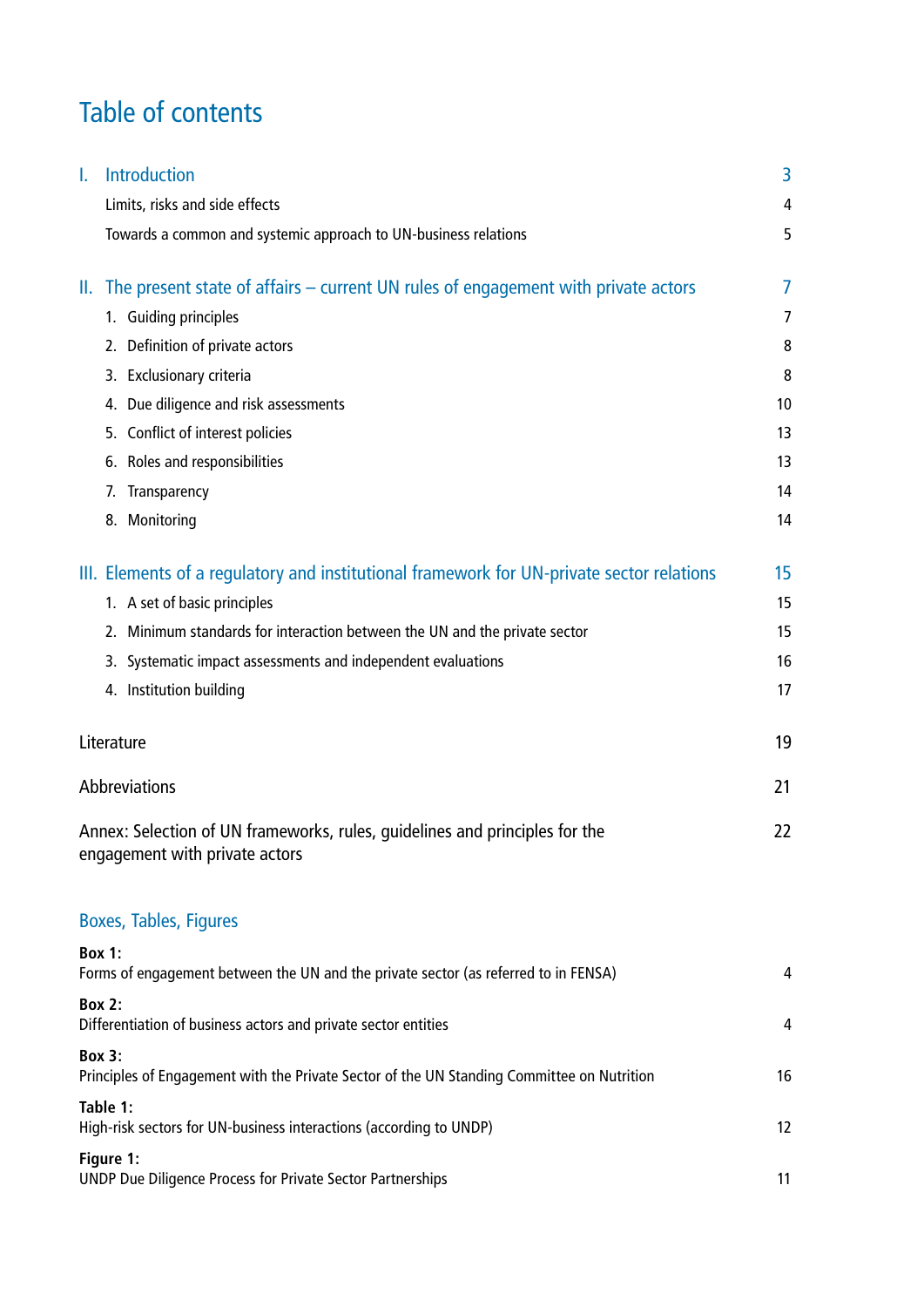### I. Introduction

In the last two decades, new forms of international cooperation have gained increasing importance: Global multi-stakeholder partnerships and initiatives between public and private actors are now perceived as the future of international cooperation, moving beyond traditional nation-state multilateralism.

This trend is reflected within the United Nations (UN), whose relationship with so-called non-State actors<sup>1</sup> has undergone a radical transformation since the 1990s. After the 1992 Rio Conference on Environment and Development, the UN was faced with the question of how to respond to and acknowledge the increased importance of non-governmental organizations (NGOs)2 both in its structures and in its work. Since the end of the 1990s, the dominant effort to integrate interest groups, now often labelled as "stakeholders", more actively into the UN's work has been focused on private companies and business associations.

With the adoption of the 2030 Agenda for Sustainable Development in September 2015, this trend has further accelerated. Governments have dedicated a pivotal role to partnerships with the private sector in the implementation and financing of the 2030 Agenda and its Sustainable Development Goals (SDGs).

The root causes of this trend are manifold. They include general dissatisfaction with the slow pace of cumbersome intergovernmental negotiation processes, and the lack of will and capacity on the part of many governments to engage in binding financial commitments to implement global agreements, or to translate existing commitments into practice. Governments are often seen as too weak to solve today's global problems and to achieve the ambitious goals and targets of the 2030 Agenda alone. On the other hand, corporate actors are often portrayed as pragmatic, solution-oriented, flexible, efficient and un-bureaucratic – and as welcome providers of the urgently needed financial resources for the implementation of the SDGs.

The entire UN system faces a precarious financial situation. Over the years, the increase of assessed contributions has stagnated.<sup>3</sup> In his first report on repositioning the UN system, released in June 2017, UN Secretary-General António Guterres states that "only about 15% of the system is core-funded" while "at the same time, more than 90 % of all non-core flows are being directed to single donor-single entity projects".4 Many UN agencies and programs are therefore actively promoting partnerships with the private sector, in hope of additional financial resources for their work.

However, very often, these expectations have been disappointed. Partnerships have brought few additional financial resources.5 They have sometimes even shifted decision-making competences and governmental funding from UN entities to these partnerships. In addition, they have granted the business actors influence on the agenda of the UN and the definition of solutions for today's global challenges.

The new forms of public-private interaction are also promoted by corporations and business lobby groups themselves, as the private sector can benefit from them in many ways.<sup>6</sup> Cooperation with the UN can bring business actors new market opportunities, reputation and image enhancement, greater visibility on the international scene, better risk management, and improved access to political decision-makers.7

Today, there are many different forms of engagement between the UN and the private sector (see Box 1). They range from bilateral contacts, participation in policy dialogues and public-private partnerships (PPPs) for technical cooperation between individual corporations and UN entities at the country level up to global (multi-stakeholder) partnerships between UN entities, governments, corporations, philanthropic foundations, and civil society organizations. Hundreds of collaboration projects aim to exchange knowledge, strengthen advocacy work, mobilize additional private and public resources, facilitate technical co-operation and service provision, and coordinate public and private action in certain policy areas.

<sup>1</sup> The WHO Framework of engagement with non-State actors, for instance, considers nongovernmental organizations, private sector entities, philanthropic foundations and academic institutions as non-State actors. See WHO (2016), para 8. For a more detailed discussion of the problems of this term, mainly the lack of distinction between the various actors, see Box 2 and chapter II.3.

<sup>2</sup> The UN defines NGOs as "All organizations of relevance to the United Nations that are not central Governments and were not created by intergovernmental decision, including associations of businesses, parliamentarians and local authorities (…)." UN Doc. A/58/817, Glossary.

<sup>3</sup> See Adams/Judd (2018).

<sup>4</sup> UN Secretary-General (2017), para. 112.

<sup>5</sup> See: Adams/Martens (2015).

<sup>6</sup> See Seitz et al. (2019).

<sup>7</sup> See, for instance, a promotional brochure of UNESCO listing incentives for companies to enter into a partnership with the UN agency, UNESCO (2014), p. 9.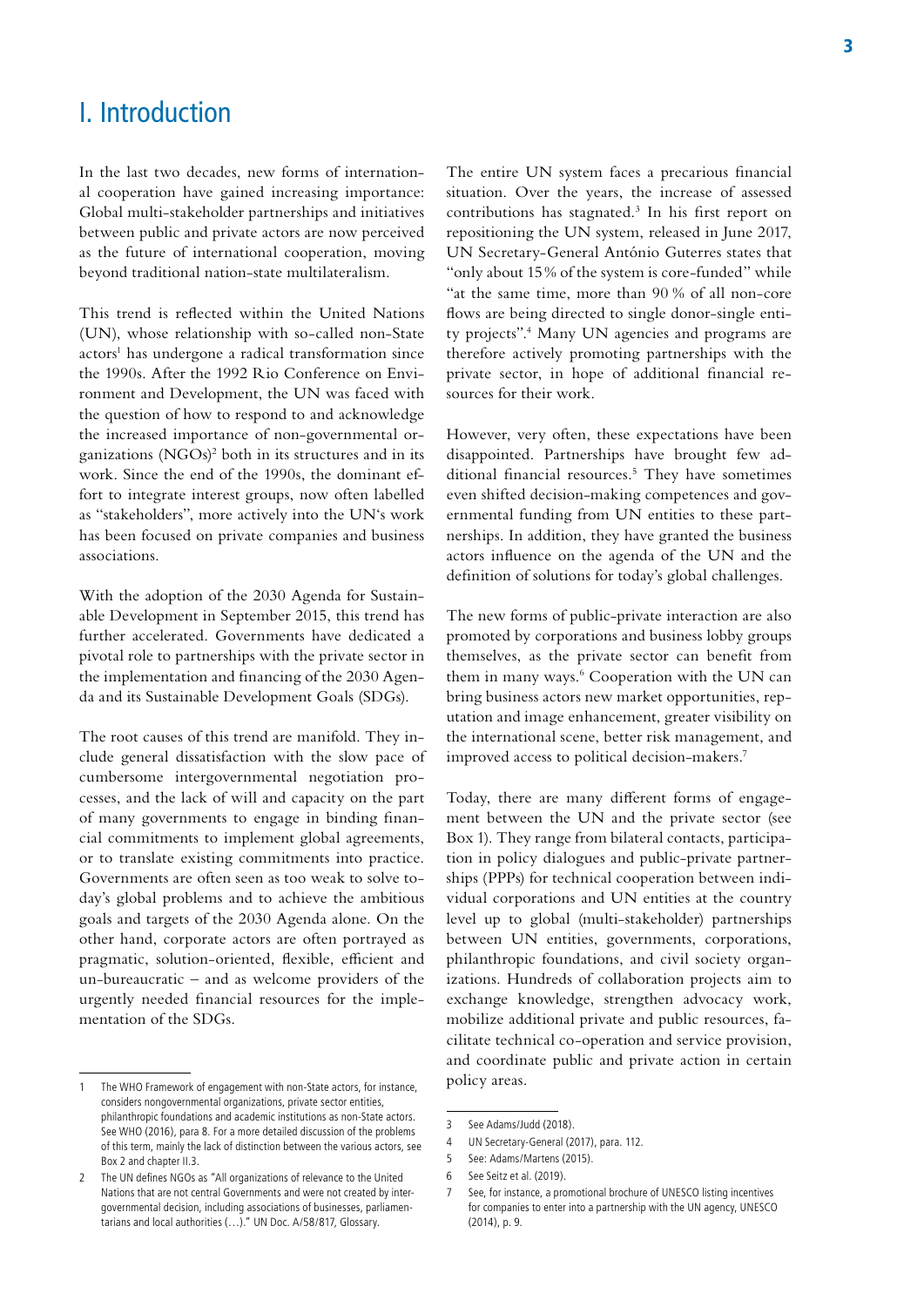#### Box 1: **Forms of engagement between the UN and the private sector**

(as referred to in WHO's Framework of engagement with non-State actors, FENSA)

- **»** Participation in meetings of the governing bodies, in consultations, hearings, and other meetings
- **»** Provision of resources in form of financial or in-kind contributions
- **»** Evidence as inputs based on up-to-date information, knowledge on technical issues, and consideration of scientific facts
- **»** Advocacy as awareness raising of UN issues
- **»** Technical collaboration, including product development, capacity-building, operational collaboration in emergencies, or other contributions to the implementation of policies. This includes publicprivate partnerships (PPPs) in the form of projectbased collaboration, which has a specific duration, geographical location, funding, and clear outcomes and outputs of mutual interest to different partners.

#### **Limits, risks and side effects**

Listening to the discourse maintained in large parts of the UN, one would assume that there is simply no alternative to the enhanced collaboration between the UN and private actors.<sup>8</sup>

So, where is the problem? The basic challenge is that the firm belief in the advantages of enhanced engagement between the UN and the private sector is often not based on empirical evidence and lacks systematic impact assessments. The various UN-business partnerships have developed erratically and without system-wide standards and safeguards.

As demonstrated more fundamentally in previous studies published by Global Policy Forum, Brot für die Welt and MISEREOR, the enhanced interaction between the UN and the private sector threatens to increase corporate influence and to widen the power imbalance between business actors and civil society organizations in global governance.<sup>9</sup>

So far, UN agencies and programs have provided only selective and limited information about their interactions with the private sector. Detailed breakdowns of financial and in-kind contributions from the private sector are difficult to find. Robust system-wide rules and guidelines for interaction are lacking, and the existing guidelines are weak and highly heterogeneous.

There is not even a common terminology within the UN system to define business actors or private sector entities. Each UN entity uses its own definition to describe its relationship with private or business actors (see Box 2).

#### Box 2: **Differentiation of business actors and private sector entities**

The UN does not use a uniform definition of "Private sector entities".

The Guidelines on a principle-based approach to the Cooperation between the United Nations and the business sector define the latter as

"either for-profit, and commercial enterprises or businesses; or business associations and coalitions (crossindustry, multi-issue groups; cross industry, issue-specific initiatives; industry-focused initiative); including but not limited to corporate philanthropic foundations".10

In several cases, this definition is also used to describe the private sector.<sup>11</sup>

The WHO Framework for engagement with non-State actors (FENSA) defines the private sector as follows:

"Private sector entities are commercial enterprises, that is to say businesses that are intended to make a profit for their owners. The term also refers to entities that represent, or are governed or controlled by, private sector entities. This group includes (but is not limited to) business associations representing commercial enterprises, entities not "at arm's length" from their commercial sponsors, and partially or fully State-owned commercial enterprises acting like private sector entities."12

Some UN entities, like the WHO consider private philanthropic foundations as non-profit entities and therefore as a separate type of actors. However, whether it be foundations by corporations, like the Coca-Cola Foundation or foundations by wealthy individuals, such as the Bill & Melinda Gates Foundation, they often gained their funds from corporate activities or have shares in these corporations. Similarly, some NGOs receive a large share of their funds from corporations or philanthropic foundations. These funds make it difficult to distinguish between public interest NGOs and business NGOs.13

Certain UN organizations consider business actors as non-governmental organizations, non-State actors, (nonparty) stakeholders, or in some cases even as part of civil society.<sup>14</sup>

<sup>8</sup> See for instance UN Secretary-General (2017b), para. 131.

<sup>9</sup> See, for instance, Seitz et al. (2019), Adams/Martens (2015), Martens (2014), Obenland (2014) and Pingeot (2014).

<sup>10</sup> UN Secretary-General (2015), Art. 8(b).

<sup>11</sup> See for instance Joint Inspection Unit/Dumitriu (2017), para 8.

<sup>12</sup> WHA69.10, Art. 10

<sup>13</sup> See, for instance, [https://thewire.in/health/whos-plan-to-jointly-work](https://thewire.in/health/whos-plan-to-jointly-work-with-privately-funded-groups-threatens-its-credibility)[with-privately-funded-groups-threatens-its-credibility](https://thewire.in/health/whos-plan-to-jointly-work-with-privately-funded-groups-threatens-its-credibility)

<sup>14</sup> [https://unctad.org/en/Pages/About%20UNCTAD/UNCTAD%20And%20](https://unctad.org/en/Pages/About%20UNCTAD/UNCTAD%20And%20Civil%20Society/NGOs-IGOs-with-observer-status.aspx) [Civil%20Society/NGOs-IGOs-with-observer-status.aspx](https://unctad.org/en/Pages/About%20UNCTAD/UNCTAD%20And%20Civil%20Society/NGOs-IGOs-with-observer-status.aspx)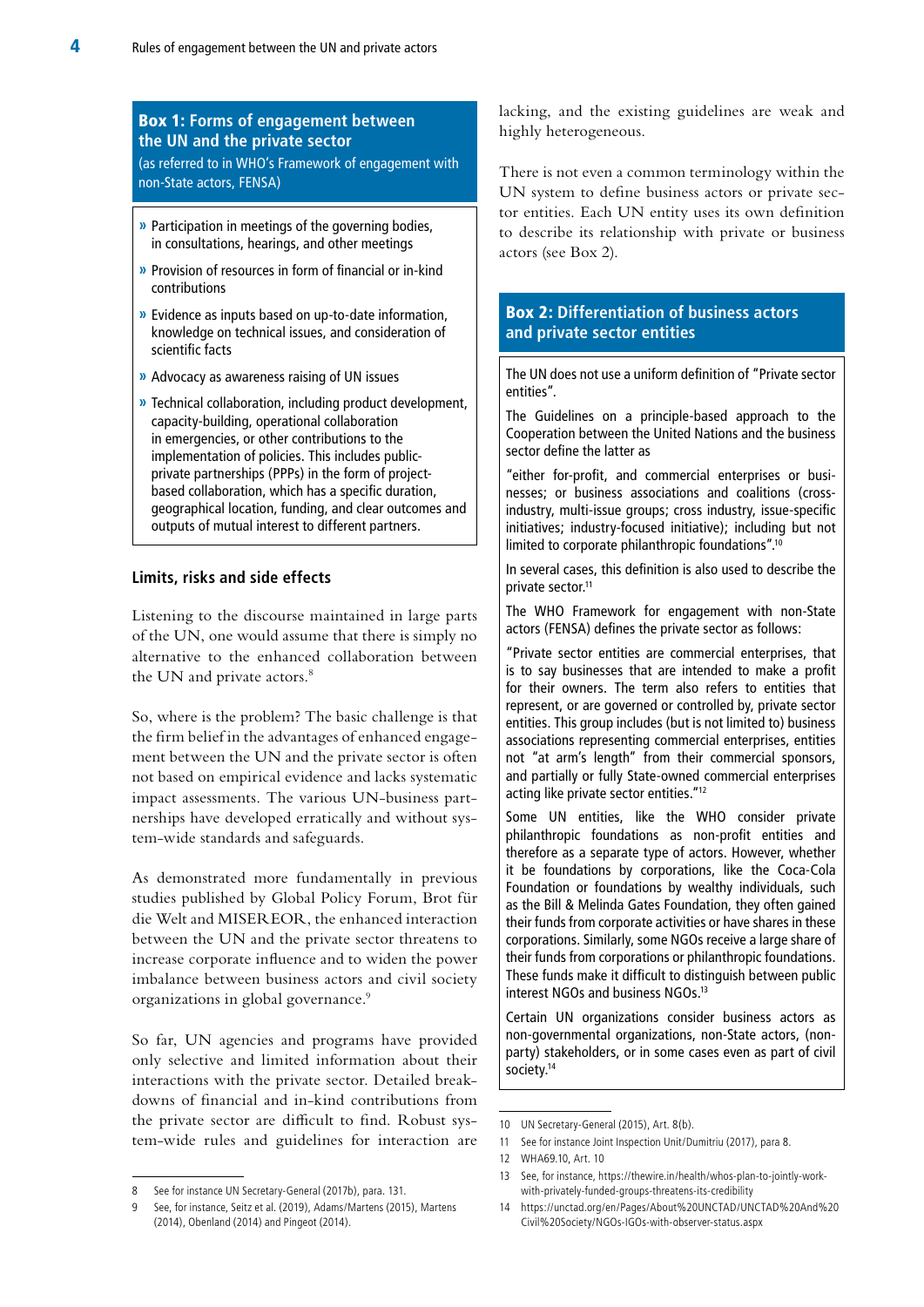In recent years, awareness has grown that the enhanced interaction with the private sector bares a variety of risks and side effects for the UN, which must be considered carefully. WHO, for instance, has identified the following risks in its Framework of engagement with non-State actors (FENSA):

- a) conflicts of interest;
- b) undue or improper influence exercised by a nonState actor on WHO's work, especially in, but not limited to, policies, norms and standard setting;
- c) a negative impact on WHO's integrity, independence, credibility and reputation; and public health mandate;
- d) the engagement being primarily used to serve the interests of the nonState actor concerned with limited or no benefits for WHO and public health;
- d) the engagement conferring an endorsement of the non-State actor's name, brand, product, views or activity;
- f) the whitewashing of a nonState actor's image through an engagement with WHO;
- g) a competitive advantage for a non-State actor.15

UN Secretary-General António Guterres acknowledges that the UN "must do better to manage risks and ensure oversight in a manner that protects its values and yet allows space for innovation and expanded partnership arrangements".16

He complains about the lack of transparency and accountability of the range of partnerships and states that due diligence standards and procedures would be highly heterogeneous across the UN system and would need to be streamlined. It would sometimes lead to contradictory decision-making across entities, "undermining the integrity and increasing the vulnerability of the Organization".17

Two reports of the UN's Joint Inspection Unit (JIU) of 2017 also point out to gaps within the current UN system's mechanisms and policies on ethics and integrity, as well as on partnerships with the private sector.

The JIU Report *Review of Mechanisms and Policies addressing Conflict of Interest in the United Nations System* observes that while the topic of personal conflict of interest is well covered, hardly any organizational conflict of interest policy exists among UN system's organizations.18

The JIU Report *The United Nations System: Private Sector Partnerships Arrangements in the Context of the 2030 Agenda for Sustainable Development* recommends, *inter alia,* that

"The Secretary-General of the United Nations and all the executive heads of participating organizations should identify and agree on a minimum set of common standard procedures and safeguards for an efficient and flexible due diligence process  $(\ldots)$ ."<sup>19</sup>

#### **Towards a common and systemic approach to UN-business relations**

So far, interaction between the UN and the private sector is mainly governed by the biannually adopted General Assembly resolution *Towards global partnerships and by the UN Secretary General's Guidelines on a principle-based approach to the Cooperation between the United Nations and the business sector.* 20 While these documents set a few basic standards, they are rather non-comprehensive and limited in application. This includes, *inter alia,* only limited selection and exclusion criteria, lack of conflict of interest policies, only vague requirements for due diligence measures.

Already in its resolution of 2015, the General Assembly stressed the need for the UN system

"to develop, for those partnerships in which it participates, a common and systemic approach which places greater emphasis on transparency, coherence, impact, accountability and due diligence, without imposing undue rigidity in partnership agreements".21

In recent years, almost all UN agencies, funds and programs have established Private Sector Focal Points that coordinate activities with the private sector within their respective organization. Many UN agencies, funds and programs have set up processes for establishing new guidelines and policies on the engagement with the private sector. But the requested "common and systemic approach" that leads to

<sup>15</sup> WHO (2016), para. 7.

<sup>16</sup> UN Secretary-General (2017b), para. 132.

<sup>17</sup> Ibid. para 133.

<sup>18</sup> For a more detailed discussion of the problematic and differentiation of conflict of interest aspects see chapter II.5.

<sup>19</sup> UN Joint Inspection Unit/Dumitriu (2017), recommendation 7.

<sup>20</sup> The Guidelines were first issued in 2000, revised and reissued in 2009, and again revised in 2015 as requested by UNGA Resolution A/ RES/68/234, see UN Secretary-General (2015).

<sup>21</sup> UN Doc. A/RES/70/224, para. 13.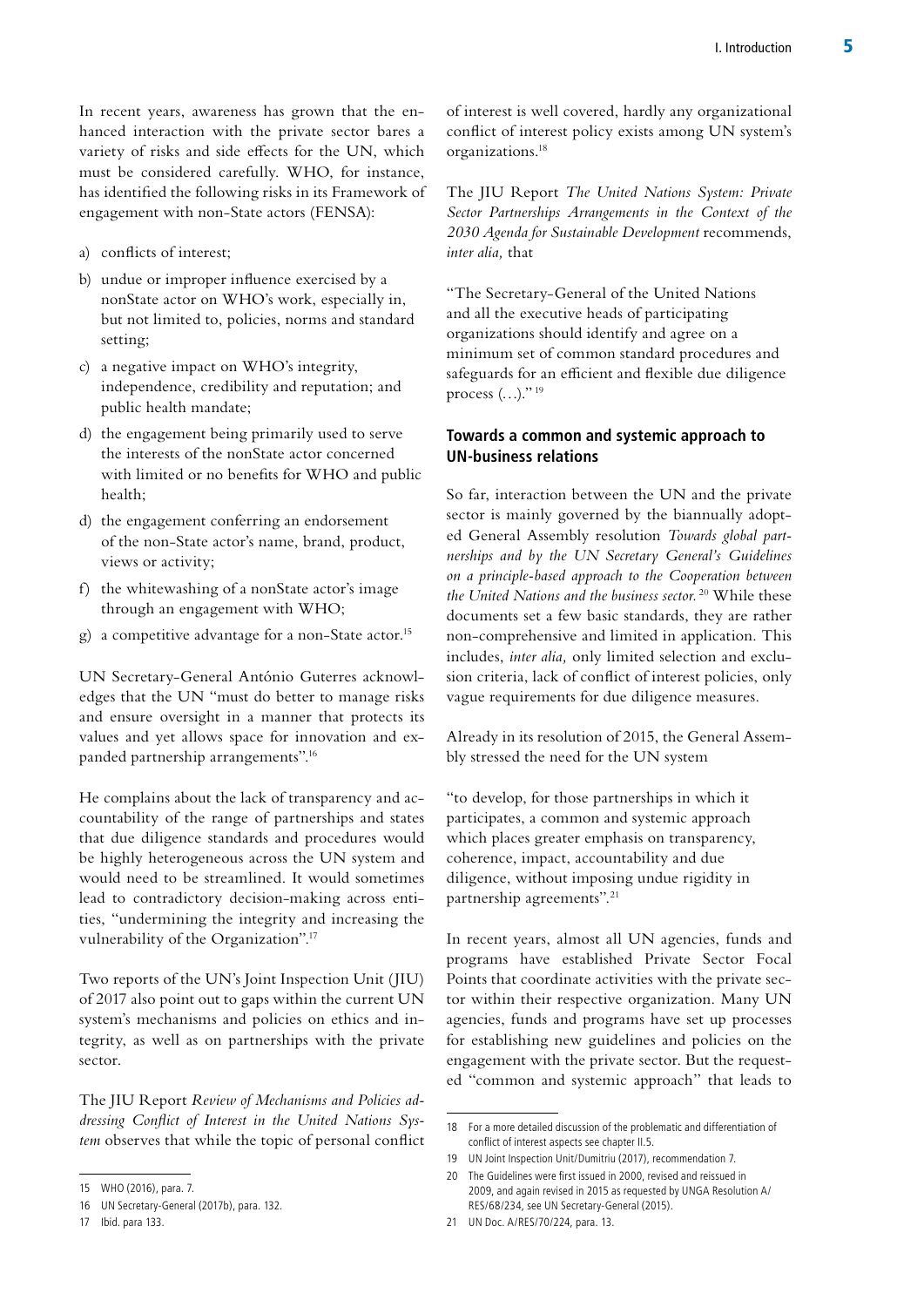a comprehensive regulatory and institutional framework for UN-private sector relations is still missing.

This working paper aims to provide a rough overview of existing rules and guidelines on the cooperation between the UN and the private sector – at least as they are publicly available. It will describe common features and discuss advances and shortcomings of the most prominent and debated rules and guidelines. Finally, it will present proposals for improvement of the existing rules and steps towards a new regulatory and institutional framework for interaction between the UN and the private sector.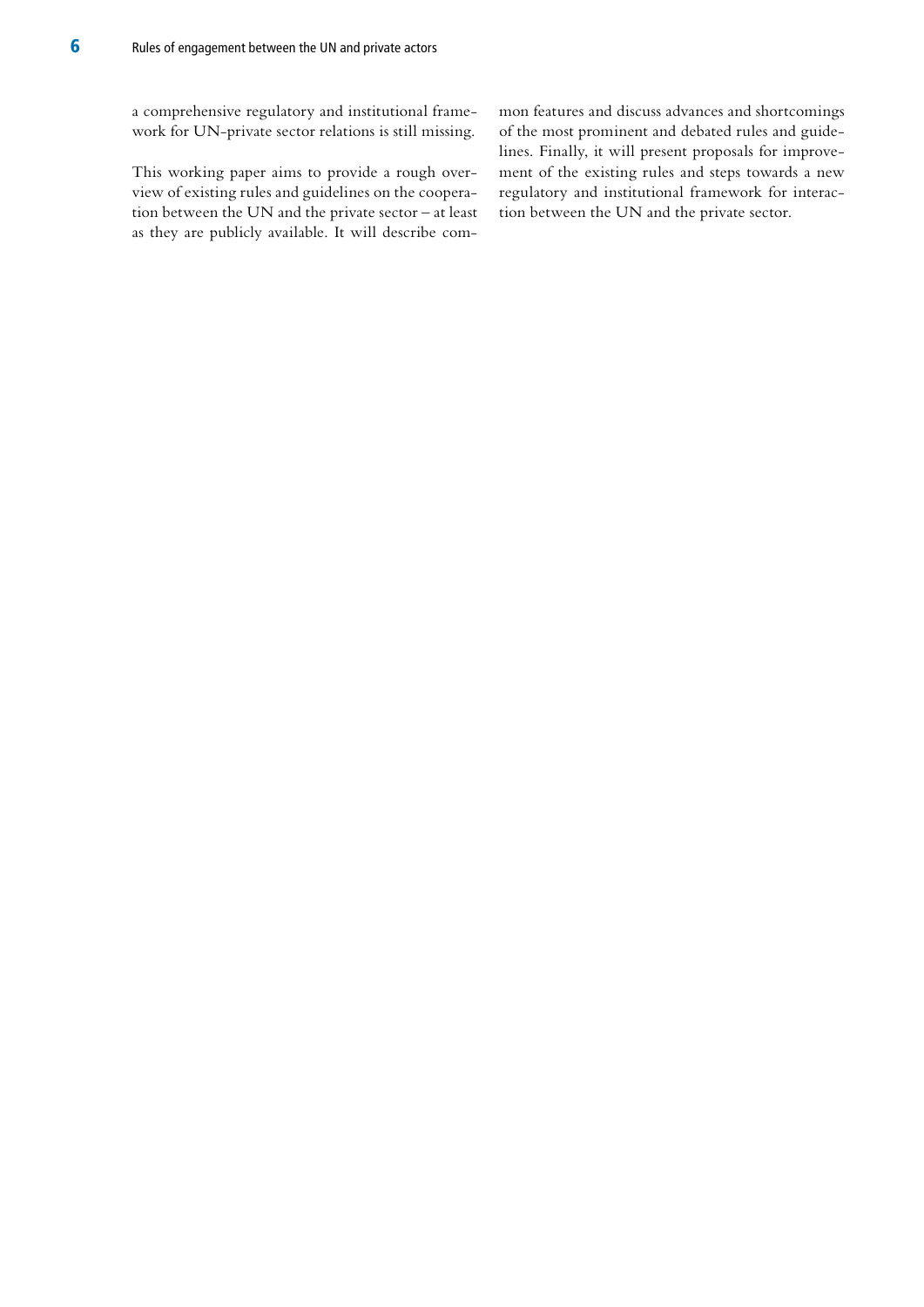### II. The present state of affairs – current UN rules of engagement with private actors

Rules and guidelines for the engagement of UN entities with the private sector can be found in various documents. The spectrum ranges from general intergovernmental resolutions to specific financial regulations, policies for the use of the UN logo, and procurement guidelines. Some have been developed in a more internal context, and others, like those at the WHO, in several-year-long, in-depth intergovernmental processes.

Several UN entities have included in their rules of procedures provisions on civil society and private sector participation in intergovernmental meetings, decision-making and policy formulation processes (as e.g. accreditation as participant or observer). The Committee on World Food Security (CFS), for instance, has established a civil society and a private sector mechanism which coordinates the participation of their members in the CFS autonomously and which has established its own guidelines.<sup>22</sup> Few UN entities have set these kinds of provisions in their specific partnership frameworks and rules, also going into detail on the other forms of engagement (e.g. WHO and UNEP).

Several UN entities, e.g. WFP, FAO, UN-Habitat or UNESCO have established strategies on partnerships with the private sector. Sometimes, as in the case of WFP, these strategies include guiding principles for partnerships, due diligence policies and selection criteria. However, their main emphasis is on mobilizing more partnerships, and only a small section deals with the management of potential risks.

Only few UN entities have established comprehensive frameworks, covering various forms of engagement, and with more detailed provisions on several aspects. Among them are the following:

- **»** WHO Framework of Engagement with non-State Actors (FENSA) (established in 2016)
- **»** UNDP Policy on Due Diligence and Partnerships with the Private Sector (established in 2013) complemented by the Risk Assessment Tool Guideline (established in 2016)
- **»** UNEP Partnership Policy and Procedures (established in 2011)
- **»** FAO Guidelines for Partnerships and Collaboration with the Private Sector (established in 2000, revised in 2016)

The comprehensive frameworks mostly cover "partnerships" using the definition in accordance with paragraph 8(a) of the *Guidelines on a principle-based approach to the Cooperation between the UN and the business sector.* It defines partnerships as

"a voluntary and collaborative agreement or arrangement between one or more parts of the UN system and the private sector, in which all participants agree to work together to achieve a common purpose or undertake a specific task and to share risks, responsibilities, resources, and benefits".23

Procurement of goods and services is not addressed in these frameworks, but is subject to specific procurement policies.

In addition to general principles, the comprehensive frameworks have often included, *inter alia,* due diligence and risk assessment procedures, conflict of interest policies, as well as provisions on monitoring, accountability and transparency. Some elements can also be found in the more limited rules of individual UN entities.

In the following, essential elements of the existing rules and frameworks are described in greater detail.

#### **1. Guiding principles**

Many UN entities refer to the UN Charta, the UN Secretary-General's Guidelines and the ten principles of the UN Global Compact<sup>24</sup> as guiding principles of their engagement with the private sector. Few have formulated additional principles, often emphasizing that the interaction should contribute to fulfilling the UN entity's mandate.<sup>25</sup> To ensure the integrity, impartiality and independence of the UN is another principle that is often mentioned.

<sup>22</sup> See the "Rules of Procedure of the Committee on World Food Security", in FAO (2017), pp. 121–127.

<sup>23</sup> UN Secretary-General (2015).

<sup>24</sup> See UN Global Compact (2004).

<sup>25</sup> See e.g. UNHCR (2016).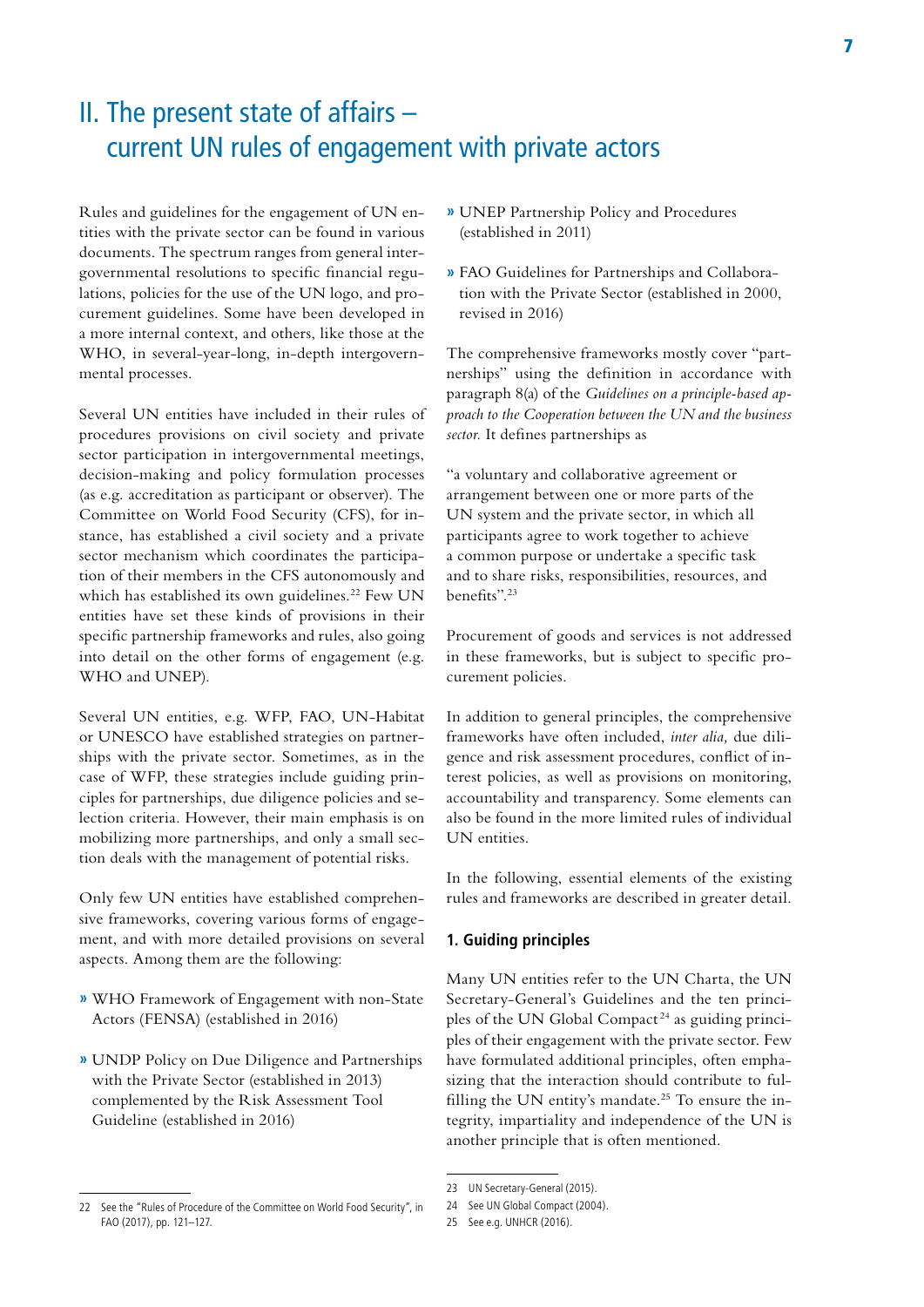In addition, the more recently established or revised frameworks have included the support of the SDGs as a guiding principle.<sup>26</sup>

WHO's FENSA declares that any engagement must "respect the intergovernmental nature of WHO and the decision-making authority of Member States as set out in the WHO's Constitution"<sup>27</sup> and "protect WHO from any undue influence, in particular on the processes in setting and applying policies, norms and standards".28

UNEP's Policy on Stakeholder Engagement has chosen a similar language, stating:

"While input from stakeholders can provide a valuable contribution to the intergovernmental process, decisionmaking within UNEP remains the prerogative of Member States." <sup>29</sup>

In some cases, the frameworks include principles like "inclusiveness" or "equality"<sup>30</sup> of all actors, whether they be civil society organizations or transnational corporations, business associations or philanthropic foundations. The principle of "inclusiveness" in WHO's FENSA has been sharply criticized by civil society organizations as contradicting "the basis of all conflicts of interest policies which, in order to be effective, must consider which actor to exclude, when and why".<sup>31</sup>

#### **2. Definition of private actors**

As stated by WHO's FENSA, any due diligence process should include the identification of the nature of the new partner. Some UN entities, like UNDP and WHO, have specific policies for the various actors of the private sector, like companies, business associations (only WHO) and private foundations. Other UN entities, for example UN-Habitat in its policy on stakeholder engagement, treat all actors in the same way, under the term "stakeholders".<sup>32</sup>

FENSA and other frameworks, such as UNEP's Partnership Policy and Procedures distinguish between non-profit (NGOs, academic institutions, philanthropic foundations) and for-profit actors (companies, business associations and corporate foundations). What however is lacking in FENSA and other frameworks is a clear delineation of NGOs with "public" from non-State actors with "for-profit" interests, and a correspondingly differentiated treatment, e.g. with regard to their participation in inter-government meetings and policy dialogues. While commercial enterprises are not allowed to enter into "official relations status" that grants access to these meetings, other entities of the private sector, like business associations, private foundations and NGOs with close business links and business funding, can apply for this status.

According to FENSA, "WHO will determine through its due diligence if a non-State actor is subject to the influence of private sector entities to the extent that the non-State actor has to be considered itself a private sector entity".33 In March 2019, Third World Network (TWN) complained that this decision had not yet been implemented. $34$  Such scrutiny would, however, be a critical prerequisite for deciding if an entity were to be allowed to enter into official relation status with the WHO or not. TWN has mapped entities that sought renewal of official relation status, showing that out of 71 non-State actors, 46 (66.2%) disclosed income from the business sector.35

Other UN entities like UNEP or CFS have established major groups or stakeholder mechanisms, based on the categories of stakeholders. There, business and industry, and in the case of CFS also foundations form their own stakeholder mechanism and have the same access to and participation in intergovernmental meetings and decision-making processes as public-interest actors.

#### **3. Exclusionary criteria**

Based on the UN Secretary-General's (UNSG's) Guidelines, many UN entities have established selection and exclusion criteria for partnering with a private actor. The UNSG's Guidelines state that the UN will not engage with business sector entities:

a) Which contribute to or are otherwise complicit in human rights abuses, tolerate forced or compulsory labour or the use of child labour, are involved in the sale or manufacture of anti-personnel landmines or cluster bombs, or that otherwise

<sup>26</sup> See e.g. UNICEF (2017).

<sup>27</sup> WHO (2016), para. 5(c).

<sup>28</sup> Ibid. para. 5(e).

<sup>29</sup> UNEP (2016), para. 3.

<sup>30</sup> See UN-Habitat (2018).

<sup>31</sup> Letter by 48 Civil Society Organizations, from 25 January 2016 [\(https://www.medico.de/fileadmin/user\\_upload/media/who-fensa](https://www.medico.de/fileadmin/user_upload/media/who-fensa-cs_25-01-2016.pdf)[cs\\_25-01-2016.pdf\)](https://www.medico.de/fileadmin/user_upload/media/who-fensa-cs_25-01-2016.pdf).

<sup>32</sup> See UN-Habitat (2018).

<sup>33</sup> WHO (2016), para. 13.

<sup>34</sup> See Gopakumar (2019).

<sup>35</sup> See [https://thewire.in/health/whos-plan-to-jointly-work-with-privately](https://thewire.in/health/whos-plan-to-jointly-work-with-privately-funded-groups-threatens-its-credibility)[funded-groups-threatens-its-credibility](https://thewire.in/health/whos-plan-to-jointly-work-with-privately-funded-groups-threatens-its-credibility).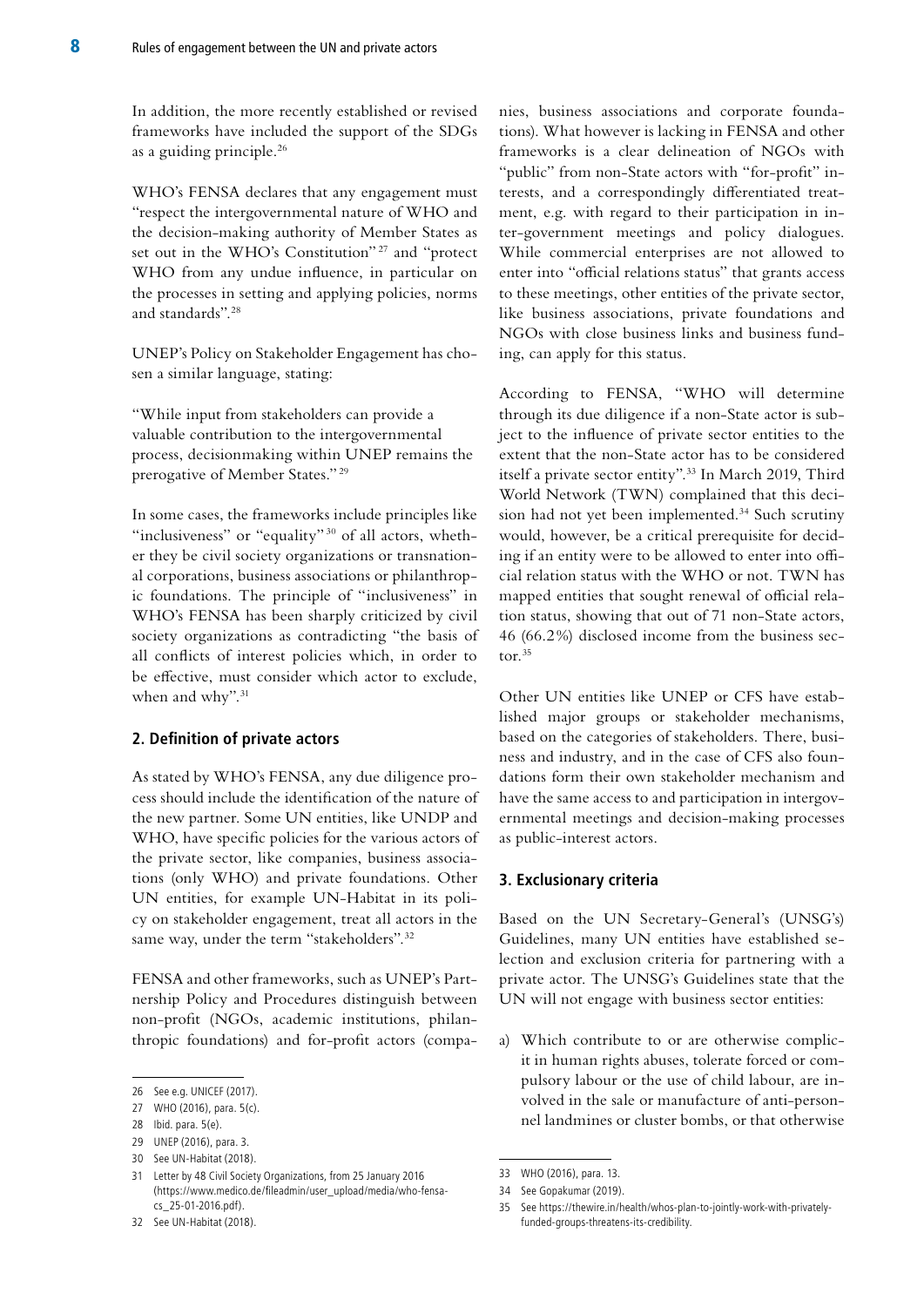do not meet relevant obligations or responsibilities required by the United Nations.

b) That are engaged in any activities which are inconsistent with sanctions established by the United Nations Security Council or other similar measures.36

As described by the UNSG, the exclusionary criteria vary among the UN entities. While, for instance, 61% of UN entities totally exclude companies in the tobacco industry from partnerships, 19% consider them as high-risk sector but do not exclude them from partnerships.37

WFP adds for example the following exclusionary criteria:

"Systematic failure to demonstrate commitment to meeting the principles of the United Nations Global Compact or the United Nations Guiding Principles on Business and Human Rights." <sup>38</sup>

However, WFP does not explain in further detail what it regards as a "systematic failure".

UNDP's *Guidelines for Private Sector Partner Risk Assessment Tool* contains a list of 11 exclusionary criteria. According to this list, unlike with high risk-sector companies, UNDP will not under any circumstances engage with companies

- **»** involved in the manufacture, sale or distribution of controversial weapons or their components;
- **»** that manufacture, sell or distribute tobacco or tobacco products;
- **»** that violate UN sanctions, relevant UN conventions, treaties, and resolutions;
- **»** that are directly involved in pornography;
- **»** that manufacture, sell or distribute substances subject to international bans or phase-outs (can include e.g. pharmaceuticals, pesticides or herbicides, asbestos, ozone depleting substances, persistent organic pollutants [POPs] and mercury) and wildlife or products regulated under the Convention on International Trade in Endangered Species (CITES);
- **»** that are engaged in the gambling industry;

**»** that violate human rights, including rights of indigenous peoples and other vulnerable groups , or that use or tolerate forced or compulsory labour or child labour.39

Some organizations have defined exclusionary criteria related to industries in their policy area. WFP, for instance, considers actors active in the food and beverage industry as subject to an elevated level of scrutiny.40 Although especially the products of the alcohol, soda and fast-food industry have a specific (and potentially negative) impact on health, the WHO does not exclude these industries from engagements but only states to exercise particular caution towards those private actors related to non-communicable diseases and their determinants.<sup>41</sup> What this particular caution will look like, e.g. which practical steps it calls for, is not yet defined.

In its *Guidelines and Manual for Working with the Business Community* from 2001, UNICEF further excludes any "manufacturers of infant formula whose marketing practices violate the International Code for the Marketing of Breastmilk Substitutes; and companies involved in pornography, exploitative and/or corrupt practices; companies found in violation of environmental laws".<sup>42</sup>

Fossil fuels, chemicals and GMOs are sensitive sectors for UNEP. It does, however, not exclude companies in these sectors from partnerships.<sup>43</sup>

For UNHCR, neither companies nor their subsidiaries are eligible for partnerships if they do not meet the criteria.44

UNDP goes into even more detail. It states that the exclusionary criteria have to be applied to the entire supply chain of the respective company and provides guidance on how to deal with the direct or indirect involvement of subsidiaries. For instance, UN-DP's Guidelines do not allow engagement if the parent company is a manufacturer of weapons and owns more than 20% of the potential partner, or its revenues exceed 5% of total annual revenues. With regard to business associations, UNDP, however, states:

- 40 See WFP (2019), para. 18.
- 41 See WHO (2016), para. 45.
- 42 UNICEF (2001), para. 6.
- 43 See UNEP (2011), Annex 2.
- 44 See UNHCR (2016).

<sup>36</sup> UN Secretary-General (2015), para. 16.

<sup>37</sup> See UN Secretary-General (2017a), para. 33.

<sup>38</sup> WFP (2019), para. 17.

<sup>39</sup> UNDP (2016a), pp. 7–9.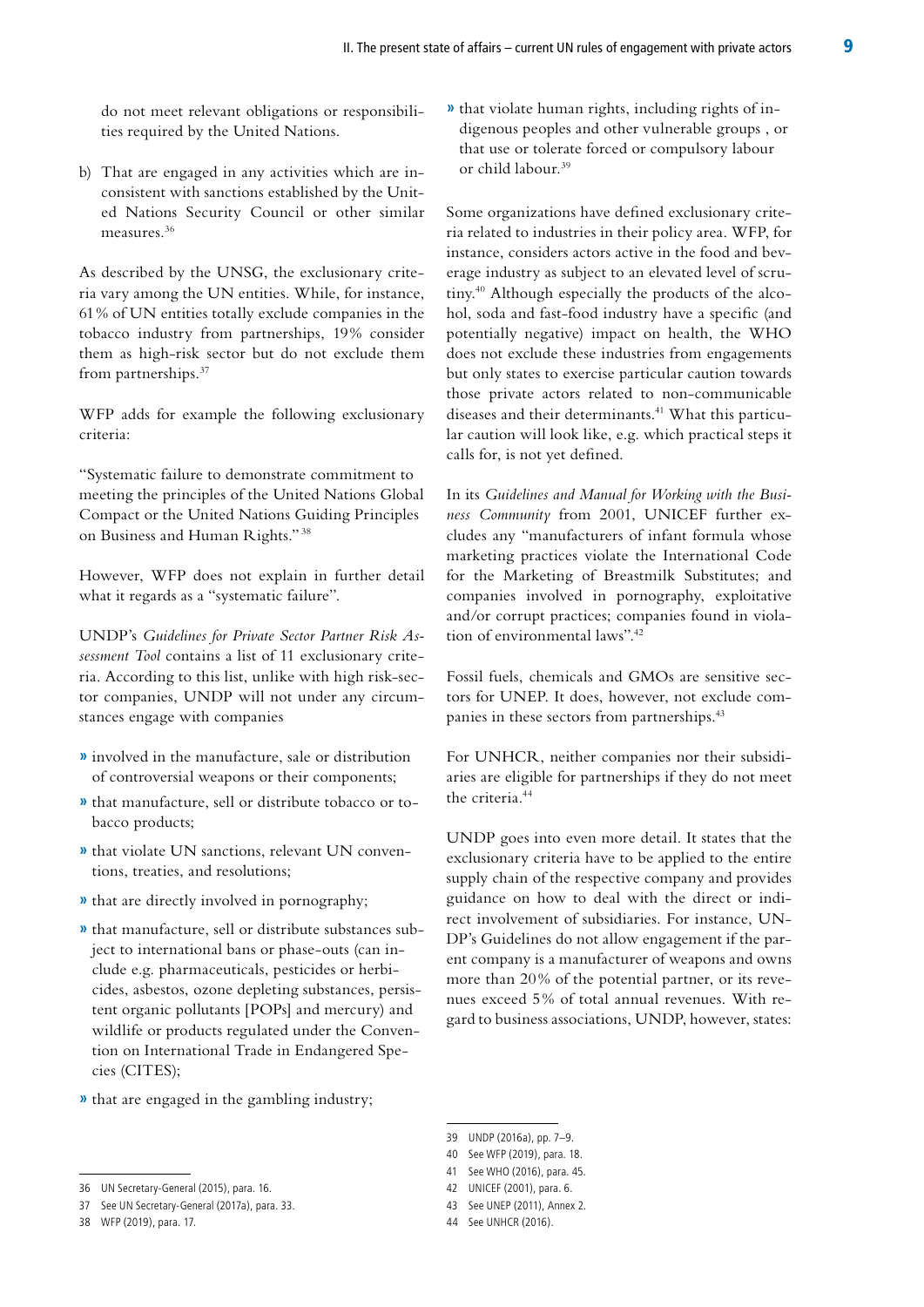"UNDP will not exclude working with a chamber of commerce because it may have a company from an excluded sector among its members. However, if the chamber or association itself is involved in promotion of an excluded sector, then UNDP will not engage with them." <sup>45</sup>

At the WHO, the link to related companies does seem less relevant. While WHO's FENSA requires particular caution with regard to private sector entities whose policies or activities are negatively affecting human health, the Bill & Melinda Gates Foundation has received official relation status at the WHO. The Bill & Melinda Gates Foundation Trust endowment – the source of revenue for the Foundation – was and still is invested in companies of the food and beverage industry, like Coca-Cola, Walmart, or Arcos Dorados – McDonald's largest franchisee in the world – products that cause or treat the current crisis of preventable heart disease, stroke, cancer, and diabetes.46

Interestingly, UNHCR counts on the self-reporting of the corporation but makes the provision of liability for damages. The Corporate Guidelines state:

"Corporate partners are responsible for indicating their present and past activity in the above areas to UNHCR prior to concluding any deal. By entering into an agreement with prior knowledge of non-eligibility status, a company can be liable for damages incurred by UNHCR from such partnership." 47

#### **4. Due diligence and risk assessments**

As the UN Secretary-General claims in his reports of 2017, most UN entities conduct due diligence.<sup>48</sup> As described by the UN Secretary-General, this does, however, often lead to contradictory or not plausible decision-making. The UN Office for Partnerships, for instance, did not see any problems co-organizing a joint side event at the High-level Political Forum on Sustainable Development 2018 with the International Alliance for Responsible Drinking, representing 11 of the biggest alcohol producers in the world.<sup>49</sup>

Some entities also use the services of external due diligence research service providers, facilitated by

the UN Global Compact. Detailed descriptions of due diligence and risk management processes are rarely publicly available.<sup>50</sup> Exceptions are, among others, WHO, WFP, UNDP, UNEP and FAO.

WHO's FENSA distinguish between due diligence and risk assessment, defining the two processes as follows:

**"Due diligence** refers to the steps taken by WHO to find and verify relevant information on a non-State actor and to reach a clear understanding of its profile. While due diligence refers to the nature of the non-State actor concerned, **risk assessment** refers to the assessment of a specific proposed engagement with that non-State actor." <sup>51</sup>

But not all UN entities draw such a clear line between these two processes. UNDP, for instance, defines the following steps for conducting a risk assessment, describing it at the same time as a due diligence process (see Figure 1):

- **»** Collate background information.
- **»** Step 1: Assess the private sector entity against UNDP exclusionary criteria.
- **»** Step 2: Research potential controversies.
- **»** Step 3: Assess the private sector entity commitment to ESG [Environmental, Social and Good Governance issues] and the partnership risks and benefits.
- **»** Step 4: Make a decision.
- **»** Step 5: Prepare risk log, monitoring plan and communication materials.52

For WFP, due diligence is required for any private contribution at or above US\$ 50,000, or any partnership that includes an agreement. Exceptions are allowed in events of emergency when funding is rapidly needed. However, in such a case, the due diligence process has to be completed retroactively.<sup>53</sup>

UNDP follows a different approach that requires conducting risk assessments in all contexts, including crisis and post-crisis settings. In crisis settings, the headquarters can provide more support to ensure a quick assessment process.54

<sup>45</sup> UNDP (2016a), p. 3.

<sup>46</sup> See [https://www.holdingschannel.com/13f/bill-melinda-gates-founda](https://www.holdingschannel.com/13f/bill-melinda-gates-foundation-trust-top-holdings/)[tion-trust-top-holdings/](https://www.holdingschannel.com/13f/bill-melinda-gates-foundation-trust-top-holdings/) and an open CSO letter to the WHO, criticizing this practice: <http://www.babymilkaction.org/archives/12011>.

<sup>47</sup> UNHCR (2016).

<sup>48</sup> See UN Secretary-General (2017a).

<sup>49</sup> For more detail see Seitz et al. (2019), Box 2.

<sup>50</sup> E.g. UN Women and UNICEF.

<sup>51</sup> WHO (2016), para. 29.

<sup>52</sup> UNDP (2016a), p. 2.

<sup>53</sup> WFP (2019), Due Diligence Process Overview, para. 8.

<sup>54</sup> See UNDP (2013), p. 3.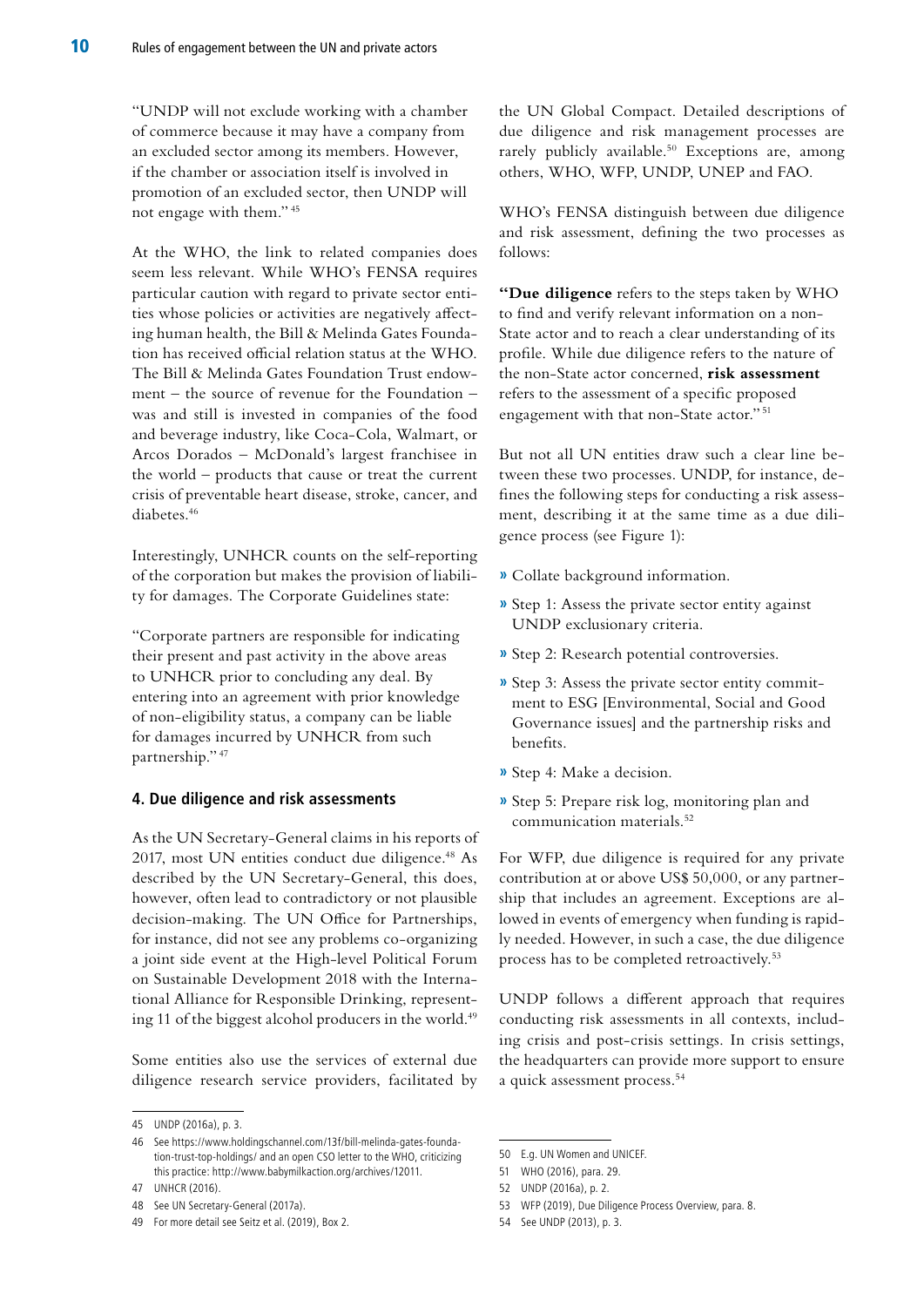

Source: UNDP (2016a).

Often, the guiding principles serve as basis for the UN entities' due diligence criteria. UNDP has set specific due diligence assessment criteria.55 In the case of WFP, the Legal Office assigns four different levels of risk to the due diligence report. Depending on the level of risk, different procedures and responsibilities for approval are necessary. As the definition of the level of risk is not clearly defined, it leaves room for interpretation.

WHO's FENSA declares that if the engagement is of low risk, for example because of its repetitive nature, or because it does not involve policies, norms and standard setting, a simplified due diligence and risk assessment can be performed.56

UNEP due diligence procedure comprises three categories of risk (exclusion screening, caution, positive screening), which require different procedures afterwards.<sup>57</sup>

For UNDP, for those partnerships that do not involve a "close engagement" (e.g. an advocacy or policy dialogue event or financial contributions under US\$ 100,000) and "in which the private sector entity is from a low-risk sector", a reduced level of due diligence can be applied.<sup>58</sup> In contrast to  $WHO's$ FENSA, UNEP and WFP, UNDP provides a list of high-risk sectors and describes different cases when there is a low, significant or high risk.<sup>59</sup> It lists the several sectors as high-risk (see Table 1).

<sup>55</sup> See UNDP (2013), p. 8.

<sup>56</sup> See WHO (2016), para. 28, and guide on how to determine whether an engagement qualifies for a simplified assessment procedure in WHO (2018), p. 29–30.

<sup>57</sup> See UNEP (2011), p. 18-19 and Annex 2.

<sup>58</sup> UNDP (2016a), p. 5.

<sup>59</sup> See UNDP (2013), p. 2, Annex 1 and UNDP (2016a), Annex 1.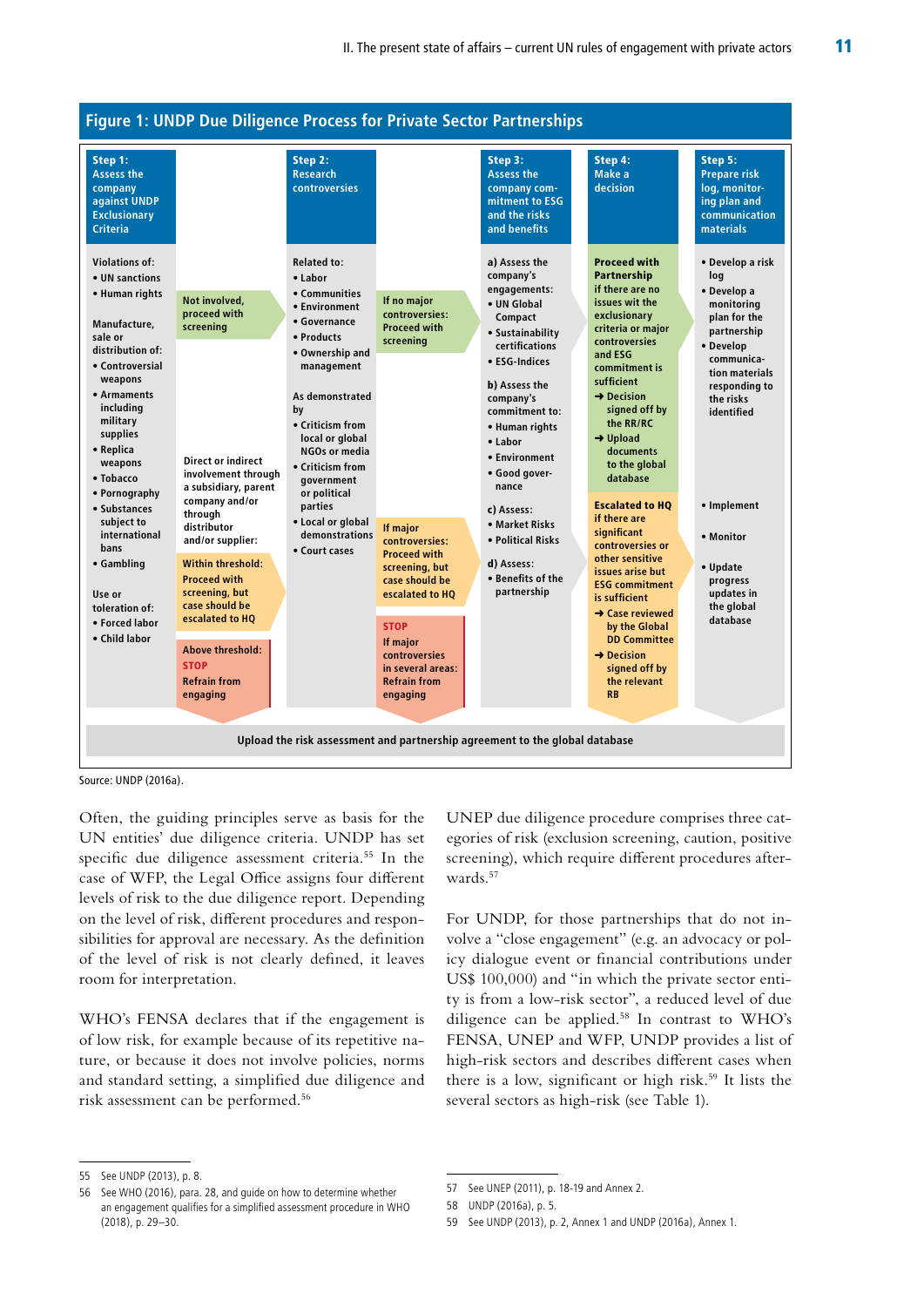#### **Table 1: High-risk sectors for UN-business interactions** (according to UNDP)

**Oil and gas:** Extraction of oil and gas (including oil sands); manufacture of refined petroleum products; transport via pipeline.

**Metals and mining:** Mining (incl. coal, diamonds and other precious and semiprecious stones, metals, uranium, etc.), manufacture of basic iron, steel, non-ferrous metals, precious metals; casting of metals; treatment and coating of metals; quarrying.

**Utilities:** Electric power generation from large dams, nuclear power plants, fossil-fuel power plants (e.g. gas and coalfired); electric power transmission and distribution; water collection, treatment and supply; sewerage; waste treatment and disposal; materials recovery (recycling).

**Large infrastructure:** Construction of buildings, roads, railways, civil engineering projects; construction or upgrading of large dams, nuclear power plants or pipelines.

**Agriculture and fishing:** Growing of crops, including palm oil or other large monocultures (e.g. energy crops for biofuels); livestock farming, fishing; aquaculture.

**Timber, pulp and paper:** Timber production; logging; sawmilling and planning of wood; production of pulp and paper.

**Alcohol:** Manufacturers of alcoholic beverages, wholesale distributors and importers that deal solely and exclusively in alcohol beverages or whose primary income comes from trade in alcohol beverages. In addition, "alcohol industry" includes associations or other entities representing or funded largely by any of the above, as well as alcohol industry lobbyists.

**Chemicals:** Manufacture of basic chemicals, pharmaceuticals, petrochemicals, agrochemicals, pesticides, fertilizers, plastics, paints, varnishes, coatings, detergents and toiletries.

**Clothing, toys and consumer electronics** (risks are due mostly to issues in the supply chain)

**Fast food, high sugar drinks and soda** 

Source: UNDP (2013), p. 6.

Even if a potential partner is categorized as belonging to a high-risk sector, the due diligence and risk assessment can still result in entering into a partnership. UNDP has, *for instance,* a long-lasting cooperation with the Foundation of the sugar drink and soda company Coca-Cola (e.g. 2006–2016: Every Drop Matters, <sup>60</sup> 2014–2018: New World<sup>61</sup>).

While the benefits of new partnerships are often cited, explicit mentioning of potential risks is rare. WHO's FENSA, however, has included a list of potential risks (see chapter 1).<sup>62</sup>

In controversial and risky partnerships, UNDP suggests preparing a risk management strategy and risk management capacity assessment.<sup>63</sup>

A slightly different approach is pursued by UNEP. Prior to initiating a partnership, a so-called 'partner scoping' should be made by the responsible officer. This includes the following six steps:<sup>64</sup>

- **»** Evaluation of the presumed need for a partnership
- **»** Determination of the types of external resources required for projects implementation
- **»** Determination of the nature of the foreseen partnership
- **»** Determination of the category of partner providing UNEP with funding (including due diligence procedure)
- **»** Determination of the category of partner that UNEP will provide with funding in relation to agreed tasks (including due diligence procedure)
- **»** Determination of the category of collaborating partner with whom in-kind resources are shared

WFP has identified three key dimensions to assess partnership impact, the number of additional beneficiaries reached, the reduction of WFP costs and higher efficiencies in core operations and the value to beneficiaries unlocked by strengthening WFP staff capacities.<sup>65</sup>

Needs assessments of an organization, the added value of a potential collaboration/partnership, and costbenefit analysis are rarely outlined in detail.

<sup>60</sup> See <http://www.watergovernance.org/programmes/every-drop-matters/>.

<sup>61</sup> See [https://www.coca-colacompany.com/stories/undp-and-the-coca](https://www.coca-colacompany.com/stories/undp-and-the-coca-cola-foundation-release-report-on-new-world-pr)[cola-foundation-release-report-on-new-world-pr.](https://www.coca-colacompany.com/stories/undp-and-the-coca-cola-foundation-release-report-on-new-world-pr)

<sup>62</sup> See WHO (2016), para. 7.

<sup>63</sup> See UNDP (2013), p. 10.

<sup>64</sup> See UNEP (2011), p. 7ff.

<sup>65</sup> See WFP (2019).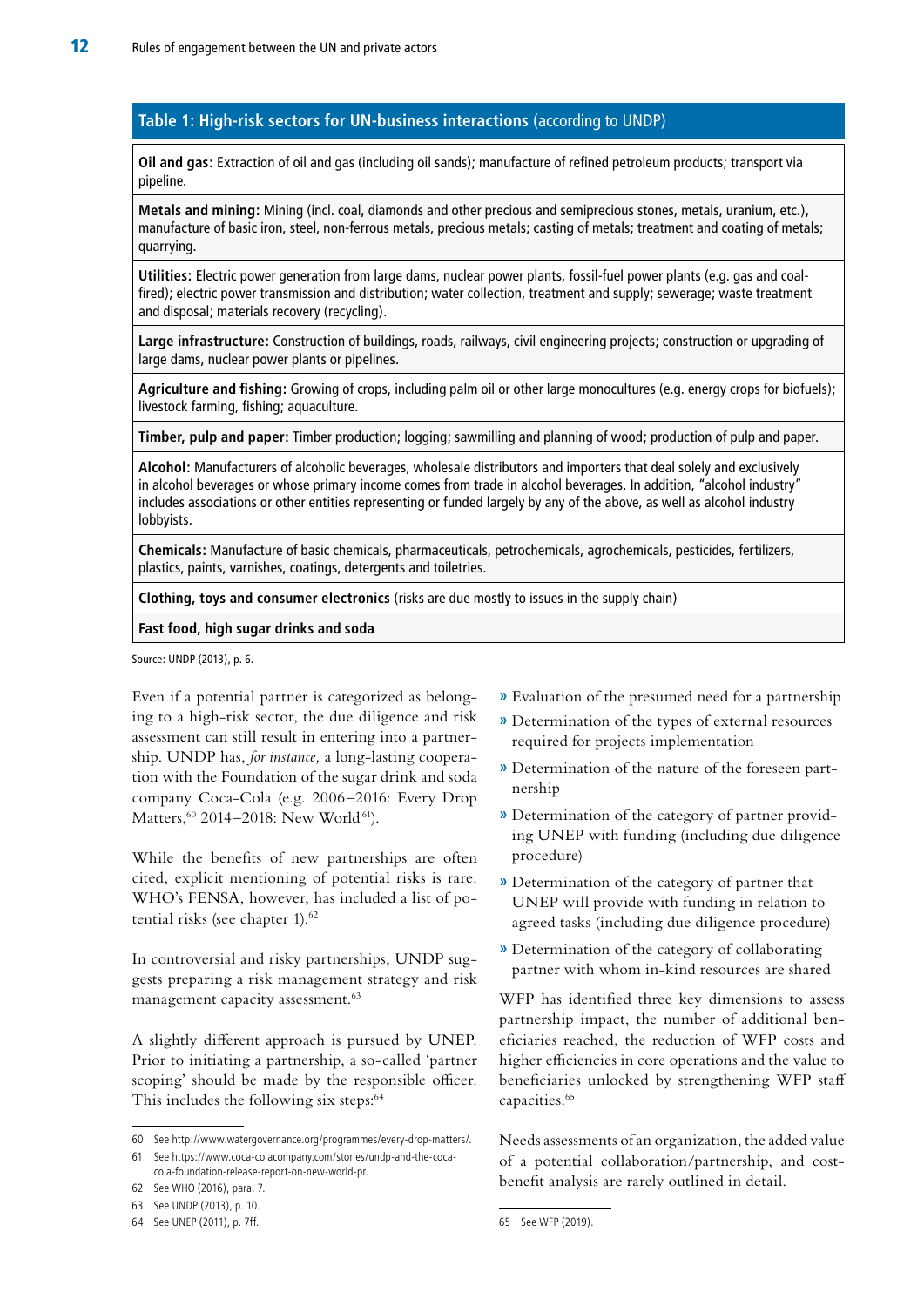#### **5. Conflict of interest policies**

Hardly any UN entity has comprehensive conflict of interest policies. Conflict of interest is often defined as "a situation in which some interest of a person has a tendency to interfere with the proper exercise of his judgement in another's behalf." 66 Anne Peters explains further that "(…) the conflict we are dealing with is an intrapersonal [or intra-institutional or intra-organizational] conflict arising within a human or an institution which is entrusted with such decision-making. It is not a clash between different actors." 67 A conflict of interest of an institution or a staff person can occur, for instance, if the institution or the staff has the mission to set a regulation or to monitor the implementation of a norm in the energy sector and receives funding or seeks funding from a coal company at the same time.

The JIU Report *Review of Mechanisms and Policies addressing Conflict of Interest in the United Nations System* observes that while the topic of personal conflict of interest is well covered, hardly any organizational conflict of interest policy exists among UN organizations. It therefore recommends that

"Executive heads of the United Nations system organizations should direct their officials entrusted with the ethics function to map the most common occurrences and register the risks of situations exposing their respective organizations to organizational conflicts of interest, no later than December 2019." <sup>68</sup>

Even the more comprehensive frameworks, such as those of UNDP, UNEP or WFP, do not deal with the different forms of conflict of interests nor contain any related management tools. Only WHO's FENSA contains specific provisions on the management of conflict of interests, including individual conflict of interest as well as institutional conflict of interest. FENSA states:

"In actively managing institutional conflict of interest (…), WHO aims to avoid allowing the conflicting interests of a non-State actor to exert, or be reasonably perceived to exert, undue influence over the Organization's decision-making process or to prevail over its interests."

One of the main critiques of FENSA by CSOs is, however, that the framework uses a wrong conceptualization of conflicts of interest, blurring the distinction between a conflict of interest, which is within an actor or institution, with 'conflicting or diverging interests' between actors.<sup>69</sup>

#### **6. Roles and responsibilities**

Only few frameworks or guidelines dedicate specific roles and responsibilities to their staff. In its Private Donor Guidelines from 2004, the WFP, for instance, charges the Executive Director with leading fundraising efforts for high-value donations, while the Sponsoring Unit assists in identifying institutional or programmatic needs and the Legal Service Division reviews and approves all private-donor contracts.

WHO also assigns responsibilities on FENSA implementation in its *Guide for Staff on engagement with non-State actors.*

Often, the very same department that is in charge of mobilizing resources and promoting new partnerships with the private sector is also charged with due diligence processes. These two functions can stand, however, in conflict of interest. This was the case, for instance, in the WHO. Civil society organizations criticized that the division in the WHO Secretariat in charge of FENSA implementation also has the responsibility of promoting partnerships. "This would create potential risk of compromising the implementation of FENSA especially with regard to due diligence." 70 The responsibility was later shifted to the Office of Compliance, Risk Management and Ethics.

WFP has acknowledged this potential conflict of interest and transferred responsibility for the due diligence process from the Private Sector Partnerships Division to the Legal Office.<sup>71</sup>

In contrast, UNEP just recently (in January 2018) opened a new Private Sector Unit in the Governance

<sup>66</sup> Davis (1982), p. 20. The UN's Ethics Office distinguishes between organizational and personal conflict of interest as follows: "An organizational conflict of interest arises where, because of other activities or relationships, an organization is unable to render impartial services, the organization's objectivity in performing mandated work is or might be impaired, or the organization has an unfair competitive advantage. A personal conflict of interest is a situation where a person's private interests – such as outside professional relationships or personal financial assets – interfere or may be perceived to interfere with his/her performance of official duties." [\(https://www.un.org/en/ethics/conflictofinterest.shtml](https://www.un.org/en/ethics/conflictofinterest.shtml)).

<sup>67</sup> Peters (2012), p. 4.

<sup>68</sup> UN Joint Inspection Unit/Sukayri (2017), recommendation 1.

<sup>69</sup> See Civil Society Statement on the World Health Organization's Proposed Framework of Engagement with Non-State Actors (FENSA), 69th World Health Assembly, May 2016, p. 2 ([www.ip-watch.org/weblog/wp-con](http://www.ip-watch.org/weblog/wp-content/uploads/2016/05/FENSA-Civil-Society-Statement-May-2016.pdf)[tent/uploads/2016/05/FENSA-Civil-Society-Statement-May-2016.pdf\)](http://www.ip-watch.org/weblog/wp-content/uploads/2016/05/FENSA-Civil-Society-Statement-May-2016.pdf). See also WHO (2018), p. 22.

<sup>70</sup> Gopakumar (2019).

<sup>71</sup> See WFP (2019), Due Diligence Process Overview, para. 1.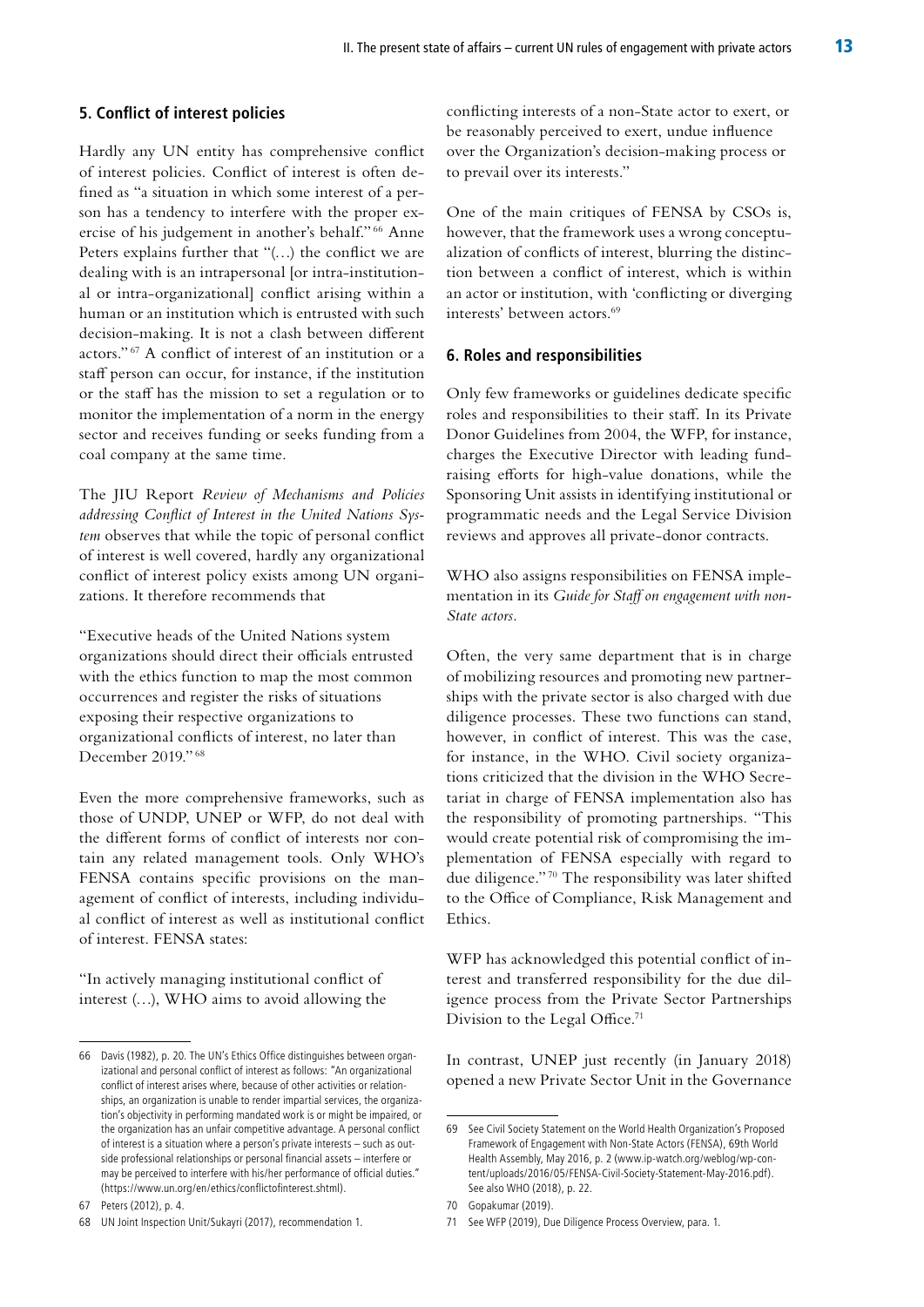Affairs Office, which is again tasked to handle and mitigate risks but also to identify and promote strategic partnerships.72

#### **7. Transparency**

Despite the request of the UN General Assembly to all UN agencies, funds and programmes "to disclose the partners, contributions and matching funds for all relevant partnerships, including at the country level"<sup>73</sup>, detailed information about these partnerships is not publicly available yet.

UN Secretary-General Guterres criticizes this lack of transparency by UN entities, e.g. missing information of the financial dimension of their partnerships. He further states that the information would not be easily collated to provide an overview of partnership activity across the United Nations system, enabling comparability and measurement.<sup>74</sup>

Only a few UN institutions, like WHO, UNESCO and UNEP, report on their engagement with the private sector on a regular basis.

WHO's FENSA has established a register of non-State actors, an internet-based, publicly available electronic tool to document and coordinate engagement with non-State actors. In addition to the publicly available information, Member States have electronic access to a summary report on due diligence of each non-State actor and their respective risk assessment and risk management on engagement.

UNDP also requires recording the initial risk assessment and the updates in the Private Sector Partnerships Database in the intranet.<sup>75</sup>

#### **8. Monitoring**

UN entities have different approaches established for monitoring their engagement with private actors. UNDP, for instance, uses the risk assessment as a basis for a monitoring plan, and project managers are required to monitor regularly and report annually on the progress of every cooperation project (or partnership). They are also required to scan regularly publicly available information in order to avoid any reputational risk caused by the cooperation partner. However, the monitoring tools are not very sophisticated: UNDP's Guidelines for Private Sector Partner Risk Assessment Tool simply propose to set up a google or news alert regarding the private sector entity in question.76

WHO's FENSA has also included provisions for monitoring and evaluation of the framework. It states that the implementation of the framework should be periodically evaluated. The results of an evaluation, together with any proposals for revisions of the framework, shall be submitted to the Executive Board through its Programme, Budget and Administration Committee.<sup>77</sup>

Similarly, WFP's Private Donor Guidelines require that reporting, monitoring and evaluation procedures will be established in each partnership agreement.78

Several UN entities, such as WHO, UNDP and UNICEF, have established exit strategies for the termination of a cooperation in case of non-compliance. UNICEF, for instance, defines the conditions for ending a partnership as follows:

"UNICEF shall discontinue its participation in a partnership if the alliance makes little or no progress towards achieving its objectives and if it or one of its participants violates any of the guiding principles and operational guidelines (…)." <sup>79</sup>

WHO lists the following reasons for non-compliance:

"significant delays in the provision of information to the WHO register of non-State actors; provision of wrong information; use of the engagement with WHO for purposes other than protecting and promoting public health, such as for commercial, promotional, marketing and advertisement purposes; misuse of WHO's name and emblem; attempt at undue influence; and abuse of the privileges conferred by official relations." <sup>80</sup>

In these cases of non-compliance by a non-State actor, WHO initiates an escalating set of counter-measures, from writing a reminder, a warning, or a cease-and-desist letter, to the rejection of renewal of engagement and the termination of engagement.

<sup>72</sup> See UNEP (2018).

<sup>73</sup> A/RES/68/234, para. 13.

<sup>74</sup> UN Secretary-General (2017a), para. 41 and 42.

<sup>75</sup> UNDP (2013), p. 10.

<sup>76</sup> UNDP (2016a), p. 14.

<sup>77</sup> WHO (2016), para. 75.

<sup>78</sup> WFP (2005).

<sup>79</sup> UNICEF (2009), para. 57.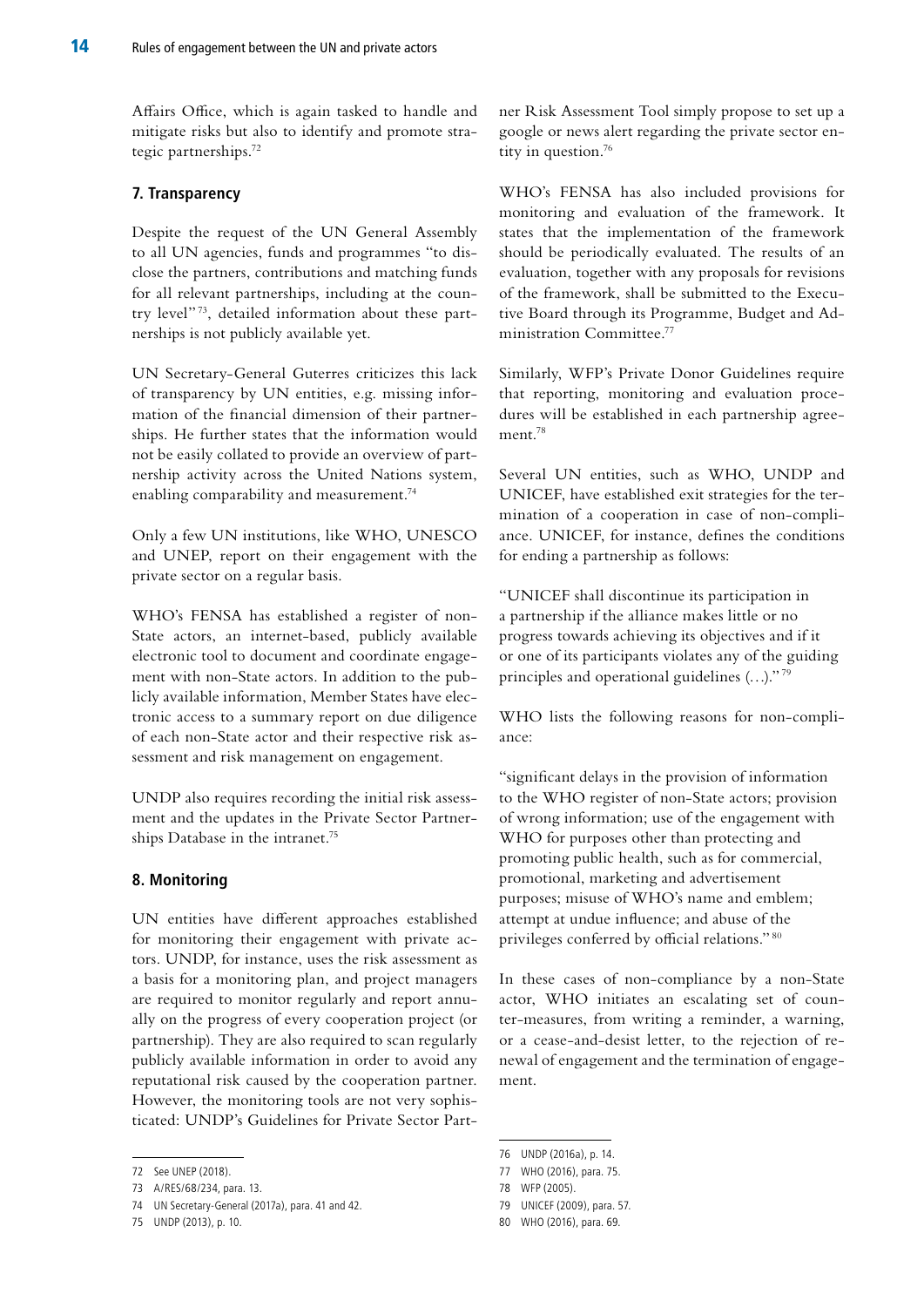# III. Elements of a regulatory and institutional framework for UN-private sector relations

So far, the legal and institutional framework for interactions between the UN and the private sector contains considerable gaps and lacks implementation. In contrast to the relationship with NGOs, the UN has neither an intergovernmental agreement regulating relations with the private sector nor a related intergovernmental decision-making body. At the level of the UN secretariats, the diverse range of partnership guidelines is reflected in a confusing assortment of Private Sector Focal Points with varying functions and competencies.

As part of the UN development system reform process, which was set up in 2017, UN Secretary-General Guterres has identified a stronger institutional response and system-wide approach to partnerships as one of seven priority areas for change.<sup>81</sup> He has established several "work streams" to discuss the topic further.<sup>82</sup>

In other fora, such as the Global Partnership for Effective Development Co-operation, voluntary principles are jointly formulated for private sector engagement at country-level.83 While including the intention to establish safeguards for the use of public resources, establish due diligence, and improving country ownership, they focus on making private sector partnerships more effective and using development cooperation strategically "to offset risks for the private sector." <sup>84</sup>

A "common and systemic approach" to relations between the UN and the private sector should not, however, simply be limited to operational guidelines and improved cooperation between the Focal Points in the secretariats. The UN should develop an effective regulatory and institutional framework for its relations with the private sector. Such a framework should include the following elements:

#### **1. A set of basic principles**

All interaction between the UN and private actors should be based on a set of basic underlying principles. Their formulation need not start from scratch but could use as its starting point the principles outlined in the Secretary General's Guidelines on a principle-based approach to the Cooperation between the United Nations and the business sector from 2015.

Beyond these general principles, other UN institutions have formulated more detailed frameworks and guidelines, as described in Chapter 2. The Principles of Engagement with the Private Sector already adopted by the UN System Standing Committee on Nutrition (SCN) in March 2006, while meant to guide the work of the SCN, still provide a useful example for other UN institutions as well (see Box 3).

But it is not enough just to formulate a set of principles. In order for them not to simply remain diplomatic clichés, they must be translated into operational guidelines that can be monitored.

#### **2. Minimum standards for interaction between the UN and the private sector**

To give these general principles concrete meaning, governments should agree to minimum standards for the interaction between the UN and the private sector, which then can be adopted and amended to the specific issues and structures of each UN entity. This could be in the form of a General Assembly resolution, comparable to the ECOSOC resolution on the regulation of the consultative relationship with NGOs. Such a resolution should set minimum standards for the shape and composition of initiatives involving the private sector. This should ensure the prevention of an undue influence of business actors on public policies, any distortion of competition, and a lack of representation of affected populations.

To minimize the risk to the UN's reputation, this resolution should define standardized partner selection and exclusion criteria, which apply to the whole UN system. It should prevent companies and private actors who violate internationally agreed environmental, social and human rights conventions or otherwise violate UN principles (for example through corruption, breaking UN sanctions, proven lobbying

<sup>81</sup> See A/72/684-E/2018/7, para 13 and the FAQ on the UN Development System Repositioning ([https://outreach.un.org/ngorelations/sites/](https://outreach.un.org/ngorelations/sites/outreach.un.org/files/development_system_faq_31_may.pdf) [outreach.un.org/files/development\\_system\\_faq\\_31\\_may.pdf](https://outreach.un.org/ngorelations/sites/outreach.un.org/files/development_system_faq_31_may.pdf)).

<sup>82</sup> See UN Secretary-General (2017b), para 46.

<sup>83 161</sup> countries and 56 organizations are members of the Global Partnership, including the UN Development Group, development organizations, development banks, CSOs, various multi-stakeholder partnerships, foundations and business associations, see [http://effectivecooperation.](http://effectivecooperation.org/) [org/.](http://effectivecooperation.org/)

<sup>84</sup> See [https://effectivecooperation.org/wp-content/uploads/2019/06/](https://effectivecooperation.org/wp-content/uploads/2019/06/Kampala-Principles-final.pdf) [Kampala-Principles-final.pdf](https://effectivecooperation.org/wp-content/uploads/2019/06/Kampala-Principles-final.pdf), Principle 5.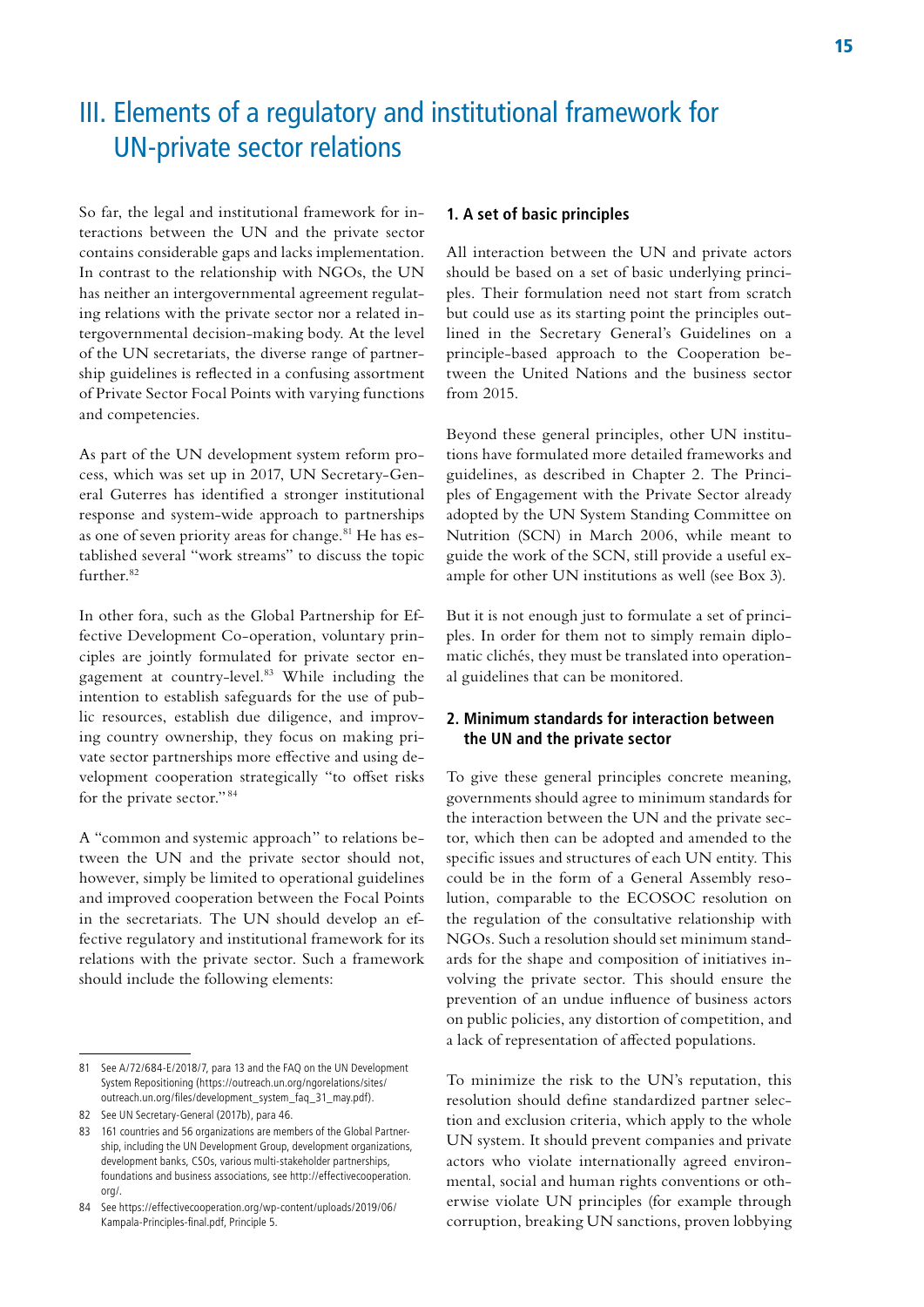#### **Box 3: Principles of Engagement with the Private Sector of the UN Standing Committee on Nutrition**

"Collaborative engagement with the private sector, beyond mere commercial transactions such as buying products and services, is guided by the following principles:

#### **a) Relevance to Vision and Mandate:**

Any collaborative activities with PSOs must have a direct relevance to and be in support of achieving SCN's vision and mandate. SCN shall establish and pursue its own agenda for private sector engagement, rather than only react to proposals.

#### **b) Effectiveness and Efficiency:**

Securing concrete outcomes in line with achieving the goals of the SCN, as well as the appropriate use of the SCN's resources as compared to alternative actions.

#### **c) Managing Conflict of Interests:**

Identification of interests of collaborating individuals and institutions, assessment of potential conflicts of interest, in keeping with SCN's policy on such conflicts (…) and subsequent management of these or exclusion from participation.

#### **d) Independence from vested interest:**

Maintaining the credibility of SCN by ensuring independence from commercial interests.

#### **e) Transparency:**

While respecting individual privacy and institutional confidentiality, as appropriate, the aim must be for all interested persons to easily obtain information on the activities, including through posting on websites.

#### **f) Diversity:**

Diversifying types of PSOs, to ensure that no one type (size/origin) dominates engagements, and ensuring that those who have no commercial interests in the issues have preferential participation.

#### **g) Differential Safeguards:**

Distinguishing between activities that relate to public policy making and should be particularly safeguarded from corporate influence, and other activities with less relevance to or influence on public policy. Differentiating between PSOs involved in activities that are confluent<sup>85</sup> with the interests of SCN, and those that are not.

#### **h) Human rights based:**

promoting and respecting human rights principles, treaties and covenants." 86

against international UN agreements, distorting competition, evading taxes, etc.) from entering into collaborative relationships with the UN.

The selection and exclusion criteria used so far in the Secretary General's Guidelines are full of gaps and have to be supplemented. A new provisional measuring stick should not be based on the vague principles of the Global Compact but rather, *inter alia,* on the UN Guiding Principles on Business and Human Rights, as well as on the OECD Guidelines for Multinational Enterprises.

Beyond this, the resolution could contain a consolidated list of product areas and business sectors, which are fundamentally off limits for UN-business relations. These should include, but not be limited to, *inter alia:*

- **»** arms production and trade, including components
- **»** the alcohol and tobacco industries
- **»** production of goods that contain substances subject to international bans or phase-outs (incl. e.g. pharmaceuticals, pesticides or herbicides, asbestos, ozone depleting substances, persistent organic pollutants, and mercury).

Minimum standards for interactions and detailed selection and exclusion criteria will remain useless if not systematically implemented. A regulatory framework for relations between the UN and private actors therefore needs also to ensure a transparent screening process and the institutional capacity necessary for this at the UN. This includes an accessible complaints procedure as well as mechanisms regarding the termination of partnerships and the exclusion of companies who do not abide by the minimum standards.

#### **3. Systematic impact assessments and independent evaluations**

Before a UN entity enters into a new collaboration or partnership with one or more private actors, the possible impact of this activity must be systematically assessed. This should include evaluating the added value of the initiative for the realization of the UN's goal; the relation between the risks, costs and side effects and the potential benefits; and the possible alternatives to the planned activities. Systematic impact assessments of this kind have not been done in the past, and in the future should be a requirement for every new "partnership". The same applies to independent evaluations of existing initiatives and partnerships.

<sup>85</sup> Confluent here means not only to be 'not antagonistic' to SCN vision, mandate and principles, but to have mutually supportive interests.

<sup>86</sup> UN Standing Committee on Nutrition (2006), p. 6.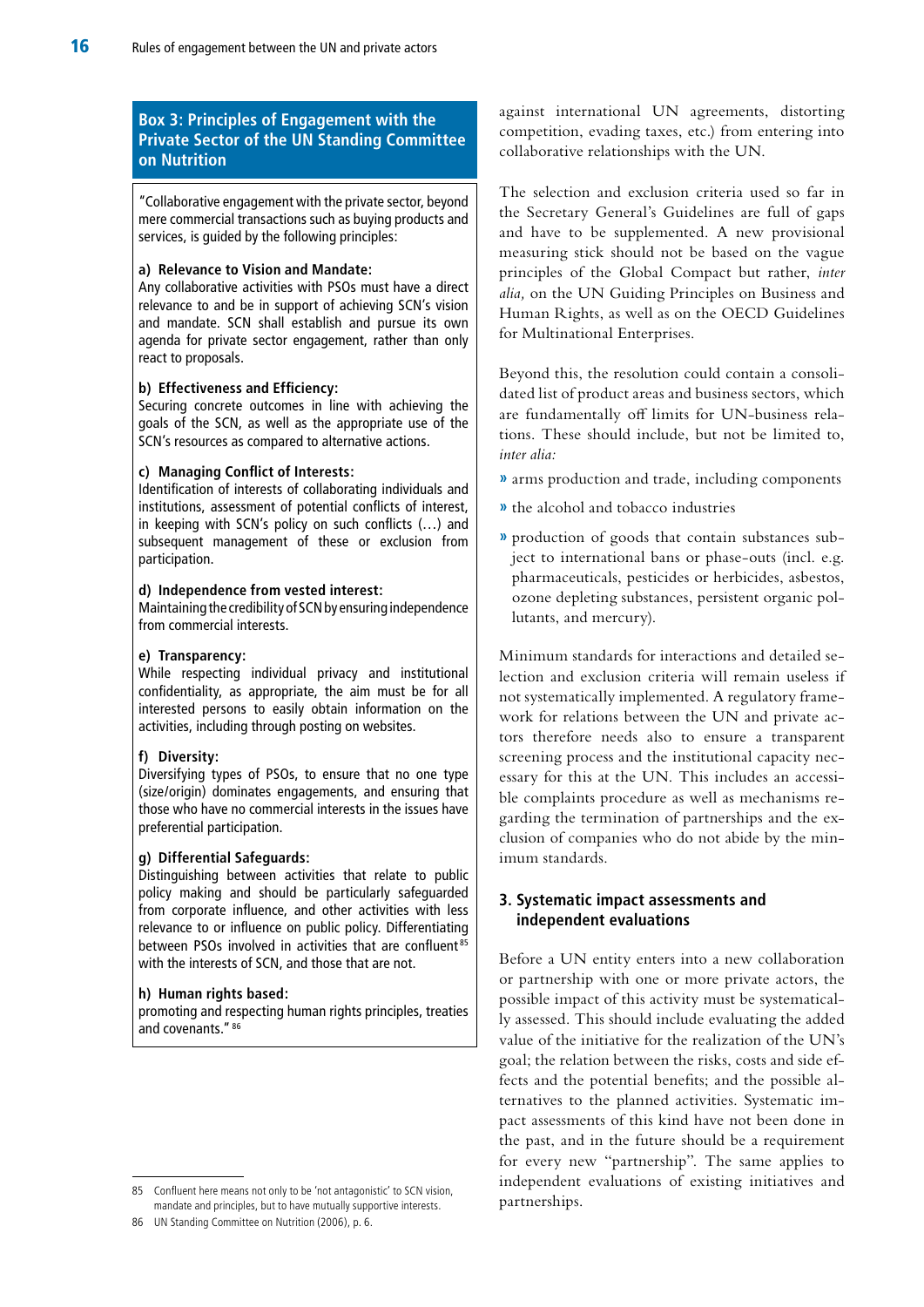The impact assessments and evaluations should be carried out by neutral UN bodies and not by institutions which see themselves as promoters of the partnership approach and who are pursuing the rapid expansion of global partnerships (for example the Global Compact Office). The results of the investigations must be made publicly accessible and discussed. One precondition for the independent assessment and evaluation of partnerships is the public availability of information. The UN should, therefore, establish a comprehensive system-wide database of all interactions/partnerships with private sector entities.

#### **4. Institution building**

For the UN to realize a regulatory framework for engagement with non-State actors, especially those with the business sector, they need to create the conditions necessary to support this work in their secretariats and at the intergovernmental level. This would include the following steps:

**» Building up staff capacity:** the additional duties of screening companies, legal advice, and monitoring and evaluation of interactions cannot be covered with existing staff resources. Current efforts to simplify guidelines and legal requirements for partnerships in order to facilitate the establishment of new initiatives mean that the required impact assessments and a serious examination of potential partnerships is impossible. It is necessary instead to build up UN staff capacity. To respect the principles called for by governments of 'integrity', 'impartiality', 'independence' and 'neutrality', as well as to prevent partisanship and corruption, the UN staff responsible for partnerships with private actors need to have a critical distance from potential partners. It would be counterproductive if the Private Sector Focal Points effectively acted as the representatives of private business interests within the UN system. It is particularly problematic in this context if private business representatives take on official functions at the UN secretariat or secretariats in any of the specialized agencies of the UN.

**» Strengthened impact assessment and evaluation capacity:** To systematically examine the implications of planned partnerships and collaboration projects with business and to evaluate existing initiatives independently, the UN should strengthen its impact assessment and evaluation mechanisms. The Joint Inspection Unit of the UN could play a greater role in this regard, if its financial resources and mandate were extended accordingly.

- **» An Ombudsperson:** People and groups who are directly or indirectly affected by UN partnership initiatives and collaboration projects need an independent body to address complaints to. A new Ombudsperson within the UN secretariat could take on this role. It would have a similar function to that of the ombudsperson in the European Commission or the World Bank Inspection Panel. The duties of the Ombudsperson could also include examining complaints about individual UN partner companies.
- **» An intergovernmental UN body for relations with the private sector:** Relations between the UN and the private sector are too important to be left only to the operational level of the secretariats. They affect the political future of the UN and should therefore be addressed politically. Discussing the topic sporadically in ECOSOC, and dealing with it every two years as one of 178 agenda items in the General Assembly, is not sufficient. It might therefore be necessary to set up an intergovernmental body which would address the relations between the UN and the private sector and the shaping and monitoring of partnership initiatives on an ongoing basis. It could have a similar status as the ECOSOC NGO Committee or the former ECOSOC Commission on Transnational Corporations. Its duties could cover monitoring the implementation of the principles, minimum standards and guidelines for UN-business interactions, and to develop them if necessary; analysing the impact assessments and evaluations and drawing appropriate conclusions; and making decisions on complaints. Full transparency and the comprehensive participation of NGOs should prevent the body from falling into the web of the business lobby or governments blocking each other over national business interests – admittedly a difficult task. The proposal for such an intergovernmental UN body could be discussed further during the intergovernmental negotiations on the reform of the High-level Political Forum on Sustainable Development or during the biannual debates on the General Assembly resolution *Towards global partnerships.*

But will establishing rules even manifest the interaction with and the opening of the UN for the private sector and its influence? Various civil society organizations are asking for no interaction at all and are calling for more provisions similar to Article 5.3 of the Framework Convention on Tobacco Control (FCTC) that excludes any tobacco industry from setting and implementing public health policies with respect to tobacco control.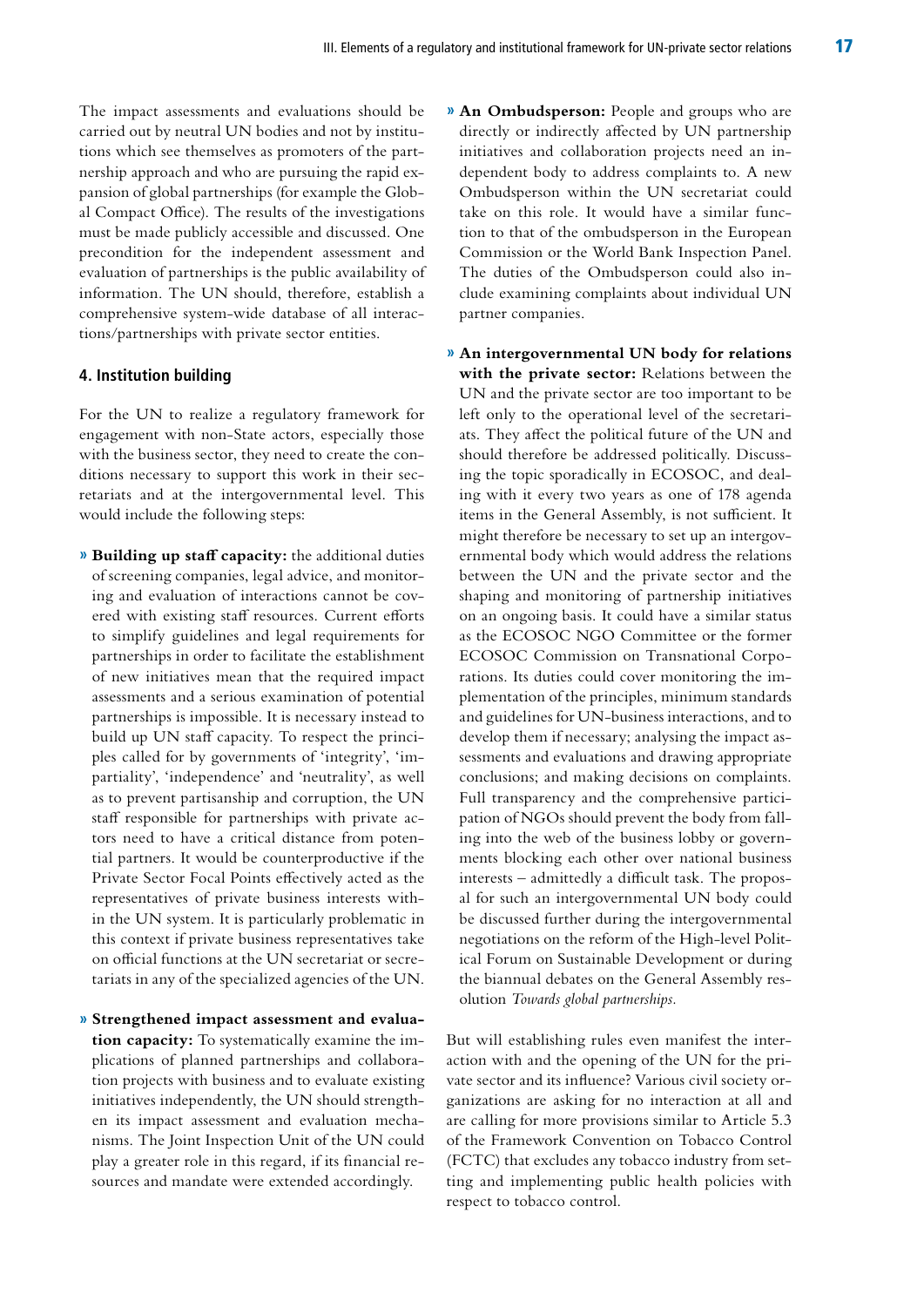Some rules leave space for interpretation, and how strictly they are being implemented therefore depends on governments and UN staff. Limiting the space of interpretation, rules of procedure and management of due diligence processes may help. In addition, a coherent approach across the entire organizations and high-level support is needed. Statements like the one from WHO Director-General Tedros do not help in this regard, as it seems that WHO tends to move from risk mitigation to weaker risk management only. On 21 May 2018, at the opening of the 71<sup>st</sup> World Health Assembly, he stated,

"Some people say that WHO is under threat because of the number of new actors in global health. I say we are more likely to succeed than ever before. By leveraging the experience, the skills, resources and networks of our partners, our impact can be exponentially larger than if we were acting alone. So to those who say that WHO is under threat, it's quite the contrary. All those global partners are coming with opportunities and WHO should consider it as such. To truly fulfil our mandate, we must make our partnerships even deeper and stronger. (…) FENSA is not a fence. We must use whatever partnerships are open to us, in whatever way we can, to achieve our goal."<sup>87</sup>

Ensuring a better regulation of the engagement between the UN and private actors is only one approach to limit the risks of such engagement.

In addition, the misleading promotion of 'multi-stakeholderism', i.e. partnerships between inherently unequal partners, has to be further questioned. The UN and its Member States have to be reminded of their role as regulators. This includes moving from self-regulation and voluntary commitments of multi-stakeholder partnerships back to the strengthening of public policies and regulatory measures, like binding instruments for business and human rights, as currently discussed in the UNHRC.

Last but not least, in order to ensure that global problems can be solved within the framework of a strengthened democratic multilateralism, it is necessary to provide the UN system with the adequate resources to fulfil its mandate. Member States should therefore increase their untied funding, in particular their assessed contributions, and should not pull themselves out of the affair by referring to the need for more private funds.

<sup>87</sup> [https://www.who.int/dg/speeches/2018/opening-world-health-assembly/](https://www.who.int/dg/speeches/2018/opening-world-health-assembly/en/) [en/](https://www.who.int/dg/speeches/2018/opening-world-health-assembly/en/)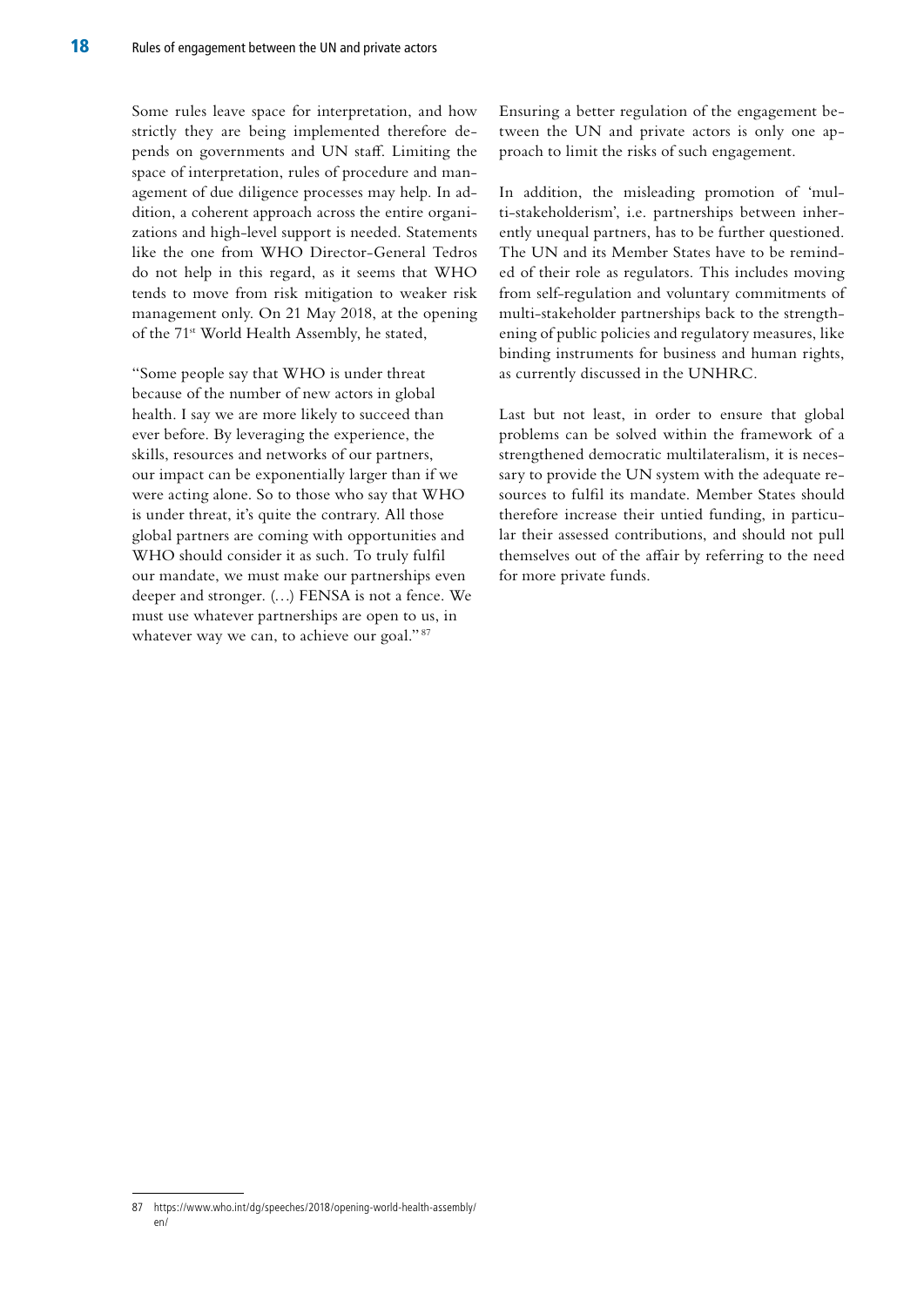## Literature

**Adams, Barbara/ Judd, Karen (2018):** The 2030 Agenda, donor priorities and UN mandates. Lessons from the WHO experience. Global Policy Watch Briefing #20, January 2018. New York. [https://www.globalpolicywatch.org/wp-content/uploads/2018/01/GPW20\\_2018\\_01\\_15.pdf](https://www.globalpolicywatch.org/wp-content/uploads/2018/01/GPW20_2018_01_15.pdf)

**Adams, Barbara/Martens, Jens (2015):** Fit for whose purpose? Private funding and corporate influence in the United Nations. Bonn /New York.

[www.globalpolicy.org/images/pdfs/images/pdfs/Fit\\_for\\_whose\\_ purpose\\_online.pdf](http://www.globalpolicy.org/images/pdfs/images/pdfs/Fit_for_whose_ purpose_online.pdf)

**Davis, Michael (1982):** Conflict of Interest. In: Business and Professional Ethics Journal 1, p. 17–27.

**FAO (2017):** Basic texts of the Food and Agriculture Organization of the United Nations. Volume I and II. Rome. [www.fao.org/3/a-mp046e.pdf#page=125](http://www.fao.org/3/a-mp046e.pdf#page=125)

**Gleckman, Harris (2018):** Multistakeholder Governance and Democracy: A Global Challenge. Taylor & Francis Ltd: Abingdon.

**Gopakumar, K M (2019):** WHO: Restructuring fails to address conflict of interest in FENSA Implementation. TWN Info Service on Health Issues (Apr19/06). [www.twn.my/title2/health.info/2019/hi190406.htm](http://www.twn.my/title2/health.info/2019/hi190406.htm) 

**HLPE (2018):** Multi-stakeholder partnerships to finance and improve food security and nutrition in the framework of the 2030 Agenda. A report by the High Level Panel of Experts on Food Security and Nutrition of the Committee on World Food Security, Rome.

<http://www.fao.org/3/CA0156EN/CA0156en.pdf>

**Martens, Jens (2014):** Corporate Influence on the Business and Human Rights Agenda of the United Nations. Global Policy Forum/Brot für die Welt/MISEREOR. Aachen/Berlin/Bonn/New York. [https://www.globalpolicy.org/images/pdfs/GPFEurope/Corporate\\_Influence\\_on\\_the\\_Business\\_and\\_Human\\_Rights\\_Agenda.pdf](https://www.globalpolicy.org/images/pdfs/GPFEurope/Corporate_Influence_on_the_Business_and_Human_Rights_Agenda.pdf)

**Obenland, Wolfgang (2014):** Corporate Influence through the G8 New Alliance for Food Security and Nutrition in Africa. Global Policy Forum/Brot für die Welt/MISEREOR. Aachen/Berlin/Bonn/New York. [https://www.globalpolicy.org/images/pdfs/GPFEurope/Corporate\\_Influence\\_through\\_the\\_G8NA.pdf](https://www.globalpolicy.org/images/pdfs/GPFEurope/Corporate_Influence_through_the_G8NA.pdf)

**Peters, Anne (2012):** Conflict of interest as a cross-cutting problem of governance. In: Peters, Anne/Handschin, Lukas (2012): Conflict of Interest in Global, Public and Corporate Governance. Cambridge University Press, pp. 3–38.

**Pingeot, Lou (2014):** Corporate Influence in the Post-2015 process. Global Policy Forum/Brot für die Welt/MISEREOR. Aachen/Berlin/Bonn/New York.

[https://www.globalpolicy.org/images/pdfs/GPFEurope/Corporate\\_influence\\_in\\_the\\_Post-2015\\_process\\_web.pdf](https://www.globalpolicy.org/images/pdfs/GPFEurope/Corporate_influence_in_the_Post-2015_process_web.pdf)

**Seitz, Karolin et al. (2019):** A Fatal Attraction? Business engagement with the 2030 Agenda. MISEREOR/Brot für die Welt/ Global Policy Forum. Aachen/Berlin/Bonn/New York. [https://www.globalpolicy.org/images/pdfs/A\\_Fatal\\_Attraction\\_online.pdf](https://www.globalpolicy.org/images/pdfs/A_Fatal_Attraction_online.pdf) 

**UNDP (2016a):** Guidelines for private sector partner risk assessment tool. New York.

[https://popp.undp.org/UNDP\\_POPP\\_DOCUMENT\\_LIBRARY/Public/BERA\\_Partnerships\\_UNDP%](https://popp.undp.org/UNDP_POPP_DOCUMENT_LIBRARY/Public/BERA_Partnerships_UNDP%20Private%20Sector%20Risk%20Assessment%20Tool%20Guideline%20March%202016.docx)20Private%20Sector%20Risk%20Assessment%20 Tool%20Guideline%20March%202016.docx

**UNDP (2016b):** Risk Assessment Tool. For internal UNDP use. New York. [https://popp.undp.org/\\_layouts/15/WopiFrame.aspx?sourcedoc=/UNDP\\_POPP\\_DOCUMENT\\_LIBRARY/Public/UNDP](https://popp.undp.org/_layouts/15/WopiFrame.aspx?sourcedoc=/UNDP_POPP_DOCUMENT_LIBRARY/Public/UNDP%20Private%20Sector%20Risk%20Assessment%20Tool%202016.docx&action=default)%20Private%20Sector%20 Risk%20Assessment%20Tool%202016.docx&action=default

**UNDP (2013):** Policy on Due Diligence and Partnerships with the Private Sector. New York. [https://popp.undp.org/\\_layouts/15/WopiFrame.aspx?sourcedoc=/UNDP\\_POPP\\_DOCUMENT\\_LIBRARY/Public/BERA\\_Partnerships\\_UNDP](https://popp.undp.org/_layouts/15/WopiFrame.aspx?sourcedoc=/UNDP_POPP_DOCUMENT_LIBRARY/Public/BERA_Partnerships_UNDP%20private%20sector%20due%20diligence%20policy%202013_FINAL.pdf&action=default)%20 private%20sector%20due%20diligence%20policy%202013\_FINAL.pdf&action=default

**UNEP (2018):** UNEP Private Sector Engagement. Subcommittee meeting of the Committee of Permanent Representatives 24 May 2018. Nairobi.

[http://wedocs.unep.org/bitstream/handle/20.500.11822/25430/Private%20Sector%20Engagement%20CPR%2024%20May%202018%20final.](http://wedocs.unep.org/bitstream/handle/20.500.11822/25430/Private%20Sector%20Engagement%20CPR%2024%20May%202018%20final.pdf?sequence=36&isAllowed=y) [pdf?sequence=36&isAllowed=y](http://wedocs.unep.org/bitstream/handle/20.500.11822/25430/Private%20Sector%20Engagement%20CPR%2024%20May%202018%20final.pdf?sequence=36&isAllowed=y)

**UNEP (2016):** Policy on stakeholder engagement. Report by the Executive Director. Nairobi (UN Doc. UNEP/EA.2/18). <http://wedocs.unep.org/bitstream/handle/20.500.11822/17600/K1601082%20Doc%2018%20Eng.docx?sequence=6&isAllowed=y>

**UNEP (2011):** UNEP Partnership Policy and Procedures. Nairobi. [https://wedocs.unep.org/bitstream/handle/20.500.11822/20739/Resource%20Doc%20-%20Partnership%20Policy.](https://wedocs.unep.org/bitstream/handle/20.500.11822/20739/Resource%20Doc%20-%20Partnership%20Policy.pdf?sequence=1&%3BisAllowed) [pdf?sequence=1&amp%3BisAllowed](https://wedocs.unep.org/bitstream/handle/20.500.11822/20739/Resource%20Doc%20-%20Partnership%20Policy.pdf?sequence=1&%3BisAllowed)

**UNESCO (2014):** Leave your mark: engage with UNESCO. Paris. <http://unesdoc.unesco.org/images/0022/002288/228855e.pdf>

**UN Global Compact (2004):** The Ten Principles of the UN Global Compact. New York. <https://www.unglobalcompact.org/what-is-gc/mission/principles>

**UN-Habitat (2018):** UN-Habitat Stakeholder Engagement Policy. First Draft 18 April 2018. Nairobi. [http://mirror.unhabitat.org/downloads/docs/13484\\_1\\_596371.pdf](http://mirror.unhabitat.org/downloads/docs/13484_1_596371.pdf)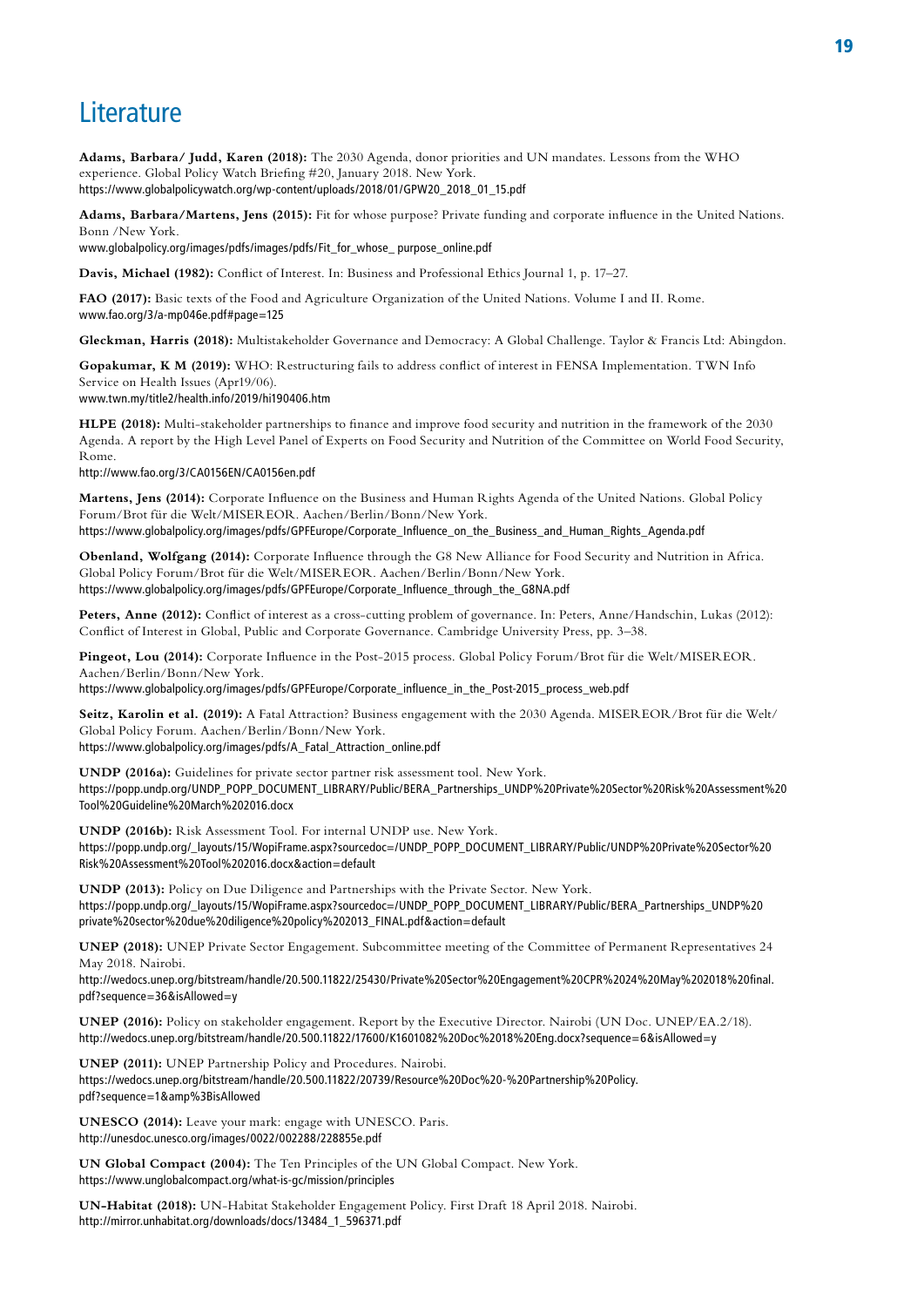**UNHCR (2016):** Corporate Guidelines. UNHCR Code of Conduct. Geneva. <https://www.unhcr.org/ceu/353-engeneralget-involvedcorporate-and-foundation-partnerscorporate-guidelines-html.html>

**UNICEF (2017):** Guiding Principles. New York. [https://www.unicef.org/about/partnerships/index\\_60074.html](https://www.unicef.org/about/partnerships/index_60074.html)

**UNICEF (2009):** UNICEF strategic framework for partnerships and collaborative relationships. New York (UN Doc. E/ICEF/2009/10). <https://www.unicef.org/policyanalysis/files/N0928210.pdf>

**UNICEF (2001):** UNICEF Guidelines and Manual for Working with the Business Community. Identifying the Best Allies – Developing the Best Alliances. New York. [www.unicef.org/corporate\\_partners/files/Summaryguidelines\(1\).doc](http://www.unicef.org/corporate_partners/files/Summaryguidelines(1).doc)

**UN Joint Inspection Unit/Sukayri Rajab M. (2017):** Review of Mechanisms and Policies addressing Conflict of Interest in the United Nations System. Geneva (JUI/REP/2017/9). [https://www.unjiu.org/sites/www.unjiu.org/files/jiu\\_rep\\_2017\\_9\\_english.pdf](https://www.unjiu.org/sites/www.unjiu.org/files/jiu_rep_2017_9_english.pdf)

**UN Joint Inspection Unit/Dumitriu, Petru (2017):** The United Nations System: Private Sector Partnerships Arrangements in the Context of the 2030 Agenda for Sustainable Development. Geneva (JUI/REP/2017/8). [https://www.unjiu.org/sites/www.unjiu.org/files/jiu\\_rep\\_2017\\_8\\_english\\_1.pdf](https://www.unjiu.org/sites/www.unjiu.org/files/jiu_rep_2017_8_english_1.pdf)

**UN Secretary-General (2018):** United Nations system: private sector partnerships arrangements in the context of the 2030 Agenda for Sustainable Development. Note by the Secretary General. (UN Doc. A/73/186/ADD.1). New York. <https://undocs.org/A/73/186/ADD.1>

**UN Secretary-General (2017a):** Enhanced cooperation between the United Nations and all relevant partners, in particular the private sector. New York (UN Doc. A/72/310). <https://undocs.org/A/72/310>

**UN Secretary-General (2017b):** Repositioning the United Nations development system to deliver on the 2030 Agenda: ensuring a better future for all. Report of the Secretary-General. New York (UN Doc. A/72/124–E/2018/3). <http://undocs.org/A/72/124>

**UN Secretary-General (2015):** Guidelines on a principle-based approach to the Cooperation between the United Nations and the business sector. New York.

[https://www.unglobalcompact.org/docs/issues\\_doc/un\\_business\\_partnerships/guidelines\\_principle\\_based\\_approach\\_between\\_un\\_business\\_](https://www.unglobalcompact.org/docs/issues_doc/un_business_partnerships/guidelines_principle_based_approach_between_un_business_sector.pdf) [sector.pdf](https://www.unglobalcompact.org/docs/issues_doc/un_business_partnerships/guidelines_principle_based_approach_between_un_business_sector.pdf)

**UN Standing Committee on Nutrition (2006):** SCN Private Sector Engagement Policy. Rome. [www.unscn.org/files/Structure/SCN\\_and\\_the\\_Private\\_Sector/SCN\\_Private\\_Sector\\_Engagement\\_Policy.pdf](http://www.unscn.org/files/Structure/SCN_and_the_Private_Sector/SCN_Private_Sector_Engagement_Policy.pdf)

**WFP (2019):** Private Sector Partnerships and Fundraising Strategy (2020–2025). Annexes. Informal Consultation, 23 April 2019. Rome.

[https://docs.wfp.org/api/documents/WFP-0000104342/download/](https://docs.wfp.org/api/documents/WFP-0000104342/download)

**WFP (2005):** Private Donor Guidelines. Directive FD2005/002. Rome.

**WHO (2018):** Guide for Staff on engagement with non-State actors. Framework of Engagement with non-State Actors – FENSA. Geneva.

[https://www.who.int/about/collaborations/non-state-actors/FENSA\\_guide-for-staff.pdf](https://www.who.int/about/collaborations/non-state-actors/FENSA_guide-for-staff.pdf)

**WHO (2016):** Framework of engagement with non-State actors. Geneva (WHA69.10). [http://apps.who.int/gb/ebwha/pdf\\_files/WHA69/A69\\_R10-en.pdf?ua=1](http://apps.who.int/gb/ebwha/pdf_files/WHA69/A69_R10-en.pdf?ua=1)

#### **A selection of UN frameworks, rules, guidelines and principles for the engagement with the private sector can be found in the annex of the online version of this working paper at**

<https://www.globalpolicy.org/publications/publications.html>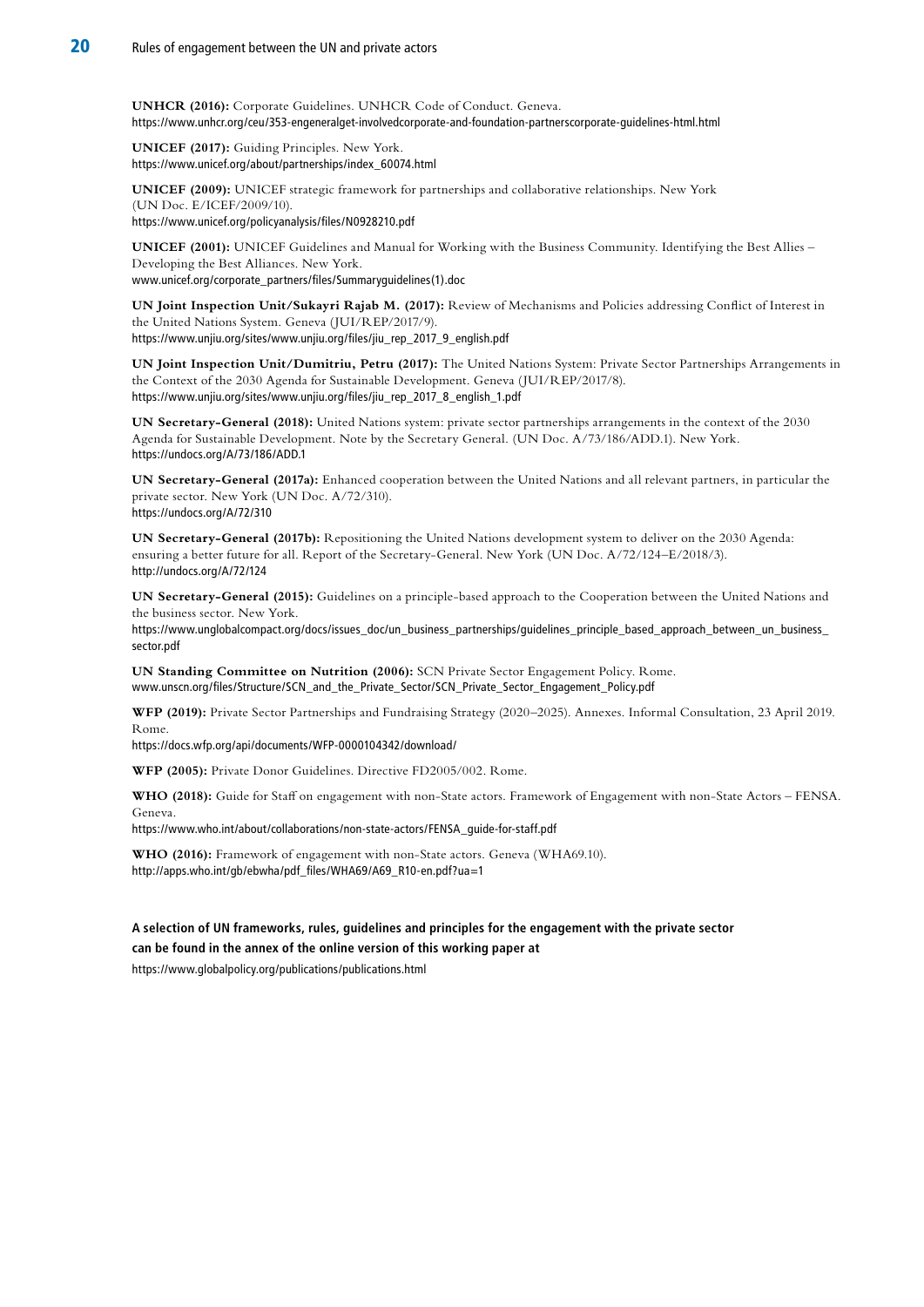# Abbreviations

| <b>BINGO</b>  | Business Non-Governmental Organization                           |
|---------------|------------------------------------------------------------------|
| <b>CFS</b>    | Committee on World Food Security                                 |
| <b>CITES</b>  | Convention on International Trade in Endangered Species          |
| <b>CSO</b>    | Civil Society Organization                                       |
| <b>ECOSOC</b> | United Nations Economic and Social Council                       |
| FAO           | Food and Agriculture Organization of the United Nations          |
| <b>FCTC</b>   | Framework Convention on Tobacco Control                          |
| <b>FENSA</b>  | Framework of Engagement with non-State-Actors                    |
| <b>GMOs</b>   | Genetically Modified Organisms                                   |
| <b>ICC</b>    | International Chamber of Commerce                                |
| <b>IOE</b>    | International Organization of Employers                          |
| JIU           | Joint Inspection Unit                                            |
| NGO           | Non-Governmental Organization                                    |
| <b>NSA</b>    | Non-State Actor                                                  |
| <b>OECD</b>   | Organisation for Economic Co-operation and Development           |
| <b>POPs</b>   | Persistent organic pollutants                                    |
| <b>PPP</b>    | Public-Private-Partnership                                       |
| SDGs          | Sustainable Development Goals                                    |
| <b>SCN</b>    | <b>Standing Committee on Nutrition</b>                           |
| <b>SMEs</b>   | Small and medium-sized enterprises                               |
| <b>TWN</b>    | Third World Network                                              |
| UN            | <b>United Nations</b>                                            |
| <b>UNDP</b>   | United Nations Development Programme                             |
| <b>UNEP</b>   | United Nations Environment Programme                             |
| <b>UNESCO</b> | United Nations Educational, Scientific and Cultural Organization |
| <b>UNGA</b>   | United Nations General Assembly                                  |
| <b>UNGP</b>   | United Nations Guiding Principles on Business and Human Rights   |
| UN-Habitat    | United Nations Human Settlements Programme                       |
| <b>UNHCR</b>  | United Nations High Commissioner for Refugees                    |
| <b>UNICEF</b> | United Nations Children's Fund                                   |
| <b>UNSG</b>   | United Nations Secretary-General                                 |
| <b>USCIB</b>  | United States Council for International Business                 |
| WFP           | World Food Programme                                             |
| WHA           | World Health Assembly                                            |
| <b>WHO</b>    | World Health Organization                                        |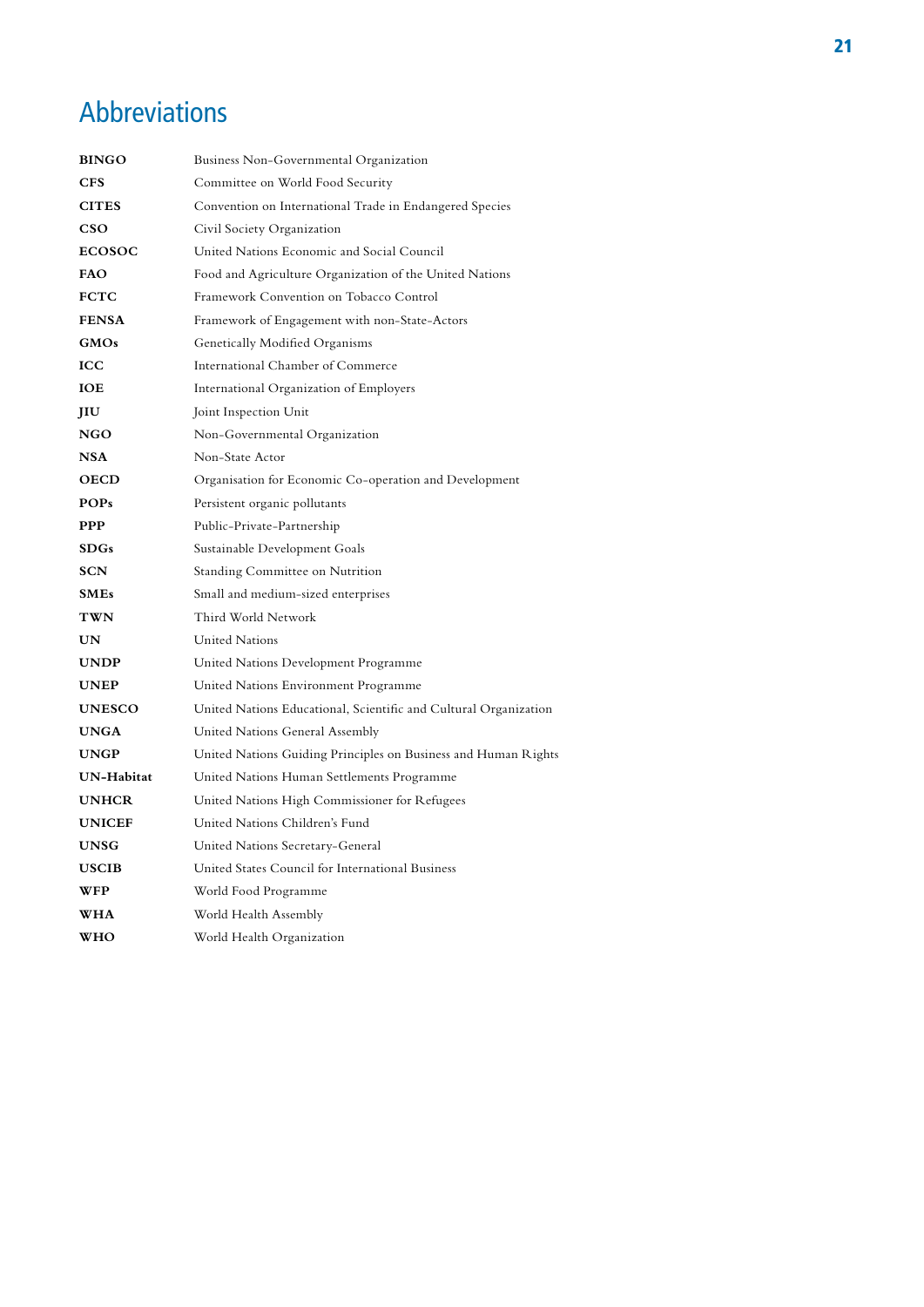# Annex: Selection of UN frameworks, rules, guidelines and principles for the engagement with private actors

| Institution<br>Name<br>Established in<br>Link            | UN<br>Guiding Principles for Partnerships for Sustainable Development ('type 2 outcomes'), "Bali-Principles"<br>2002<br>https://sustainabledevelopment.un.org/content/dsd/dsd_aofw_par/par_mand_baliguidprin.shtml<br>and https://sustainabledevelopment.un.org/content/dsd/dsd_aofw_par/par_critguid.shtml          |
|----------------------------------------------------------|----------------------------------------------------------------------------------------------------------------------------------------------------------------------------------------------------------------------------------------------------------------------------------------------------------------------|
| Institution<br>Name<br>Established in<br>Link<br>Comment | <b>UNSG</b><br>Global Compact Integrity Measures<br>2005<br>https://www.unglobalcompact.org/docs/about_the_gc/Integrity_measures/Integrity_Measures_Note_EN.pdf<br>Periodically revised, lastly 2016                                                                                                                 |
| Institution<br>Name<br>Established in<br>Link<br>Comment | <b>UNSG</b><br>Guidelines on a principle-based approach to the cooperation between the United Nations and the business sector<br>2000<br>https://www.unglobalcompact.org/docs/issues_doc/un_business_partnerships/guidelines_principle_based_approach_between_<br>un_business_sector.pdf<br>Revised in 2009 and 2015 |
| Institution<br>Name<br>Established in<br>Link            | UNSG<br>Acceptance of pro bono goods and services<br>2006<br>https://popp.undp.org/_layouts/15/WopiFrame.aspx?sourcedoc=/UNDP_POPP_DOCUMENT_LIBRARY/Public/United%20<br>Nations%20Acceptance%20of%20Pro%20Bono%20Goods%20and%20Services%20(ST_SGB_2006_5).pdf&action=default                                         |
| Institution<br>Name<br>Established in<br>Link<br>Comment | <b>UNGA</b><br>Resolution: Towards global partnerships: a principle-based approach to enhanced cooperation between the<br>United Nations and all relevant partners<br>2001<br>www.un.org/en/ga/search/view_doc.asp?symbol=A/RES/73/254<br>Periodically revised, lastly in 2018                                       |
| Institution<br>Name<br>Link                              | UN Women<br>Procurement policies<br>www.unwomen.org/en/about-us/procurement/doing-business-with-un-women                                                                                                                                                                                                             |
| Institution<br>Name<br>Established in<br>Link            | <b>UNCTAD</b><br>Arrangements for the participation of non-governmental organizations in the activities of the United Nations<br>Conference on Trade and Development<br>1968<br>https://unctad.org/en/PublicationsLibrary/issmisc2019d2_en.pdf (Annex III)                                                           |
| Institution<br>Name<br><b>Established in</b><br>Link     | <b>UNCTAD</b><br>Arrangements for the participation of non-governmental organizations in the activities of UNCTAD<br>2011<br>https://unctad.org/en/Docs/tdbex53d6_en.pdf                                                                                                                                             |
| Institution<br>Name<br>Established in                    | <b>UNDP</b><br>UNDP guidelines for working with the business sector<br>2001                                                                                                                                                                                                                                          |
| Institution<br>Name<br>Established in<br>Link            | UNDP<br>Revised guidelines on cooperation between UNDP and the private sector<br>2009<br>https://popp.undp.org/_layouts/15/WopiFrame.aspx?sourcedoc=/UNDP_POPP_DOCUMENT_LIBRARY/Public/Policy%20on%20<br>Cooperation%20between%20UNDP%20and%20the%20Private%20Sector%202009.pdf&action=default                       |
| Institution<br>Name<br>Established in<br>Link            | <b>UNDP</b><br>Policy on due diligence and partnerships with the private sector<br>2013<br>https://popp.undp.org/_layouts/15/WopiFrame.aspx?sourcedoc=/UNDP_POPP_DOCUMENT_LIBRARY/Public/BERA_Partnerships_<br>UNDP%20private%20sector%20due%20diligence%20policy%202013_FINAL.pdf&action=default                    |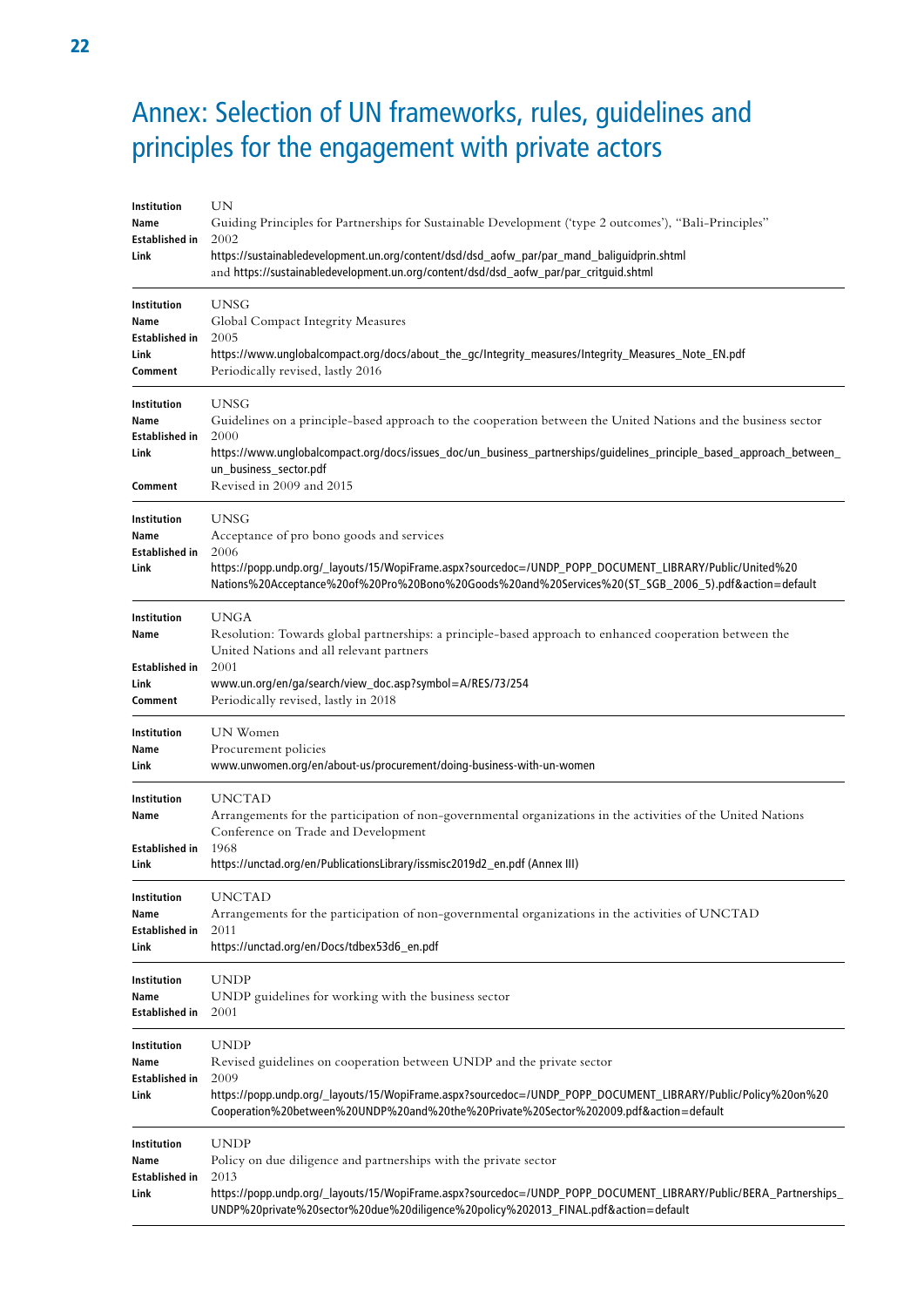| Institution<br>Name<br><b>Established in</b><br>Link     | <b>UNDP</b><br>Private sector risk assessment tool<br>2016<br>https://popp.undp.org/UNDP_POPP_DOCUMENT_LIBRARY/Public/BERA_Partnerships_UNDP%20Private%20Sector%20<br>Risk%20Assessment%20Tool%20Guideline%20March%202016.docx and https://popp.undp.org/_layouts/15/WopiFrame.<br>aspx?sourcedoc=/UNDP_POPP_DOCUMENT_LIBRARY/Public/UNDP%20Private%20Sector%20Risk%20Assessment%20Tool%20<br>2016.docx&action=default |
|----------------------------------------------------------|------------------------------------------------------------------------------------------------------------------------------------------------------------------------------------------------------------------------------------------------------------------------------------------------------------------------------------------------------------------------------------------------------------------------|
| Institution<br>Name<br>Established in<br>Link            | <b>UNDP</b><br>Private sector partnerships<br>2016<br>https://popp.undp.org/_layouts/15/WopiFrame.aspx?sourcedoc=/UNDP_POPP_DOCUMENT_LIBRARY/Public/Partnerships_<br>Private%20Sector%20Partnerships.docx&action=default                                                                                                                                                                                               |
| Institution<br>Name<br>Established in<br>Link            | <b>UNDP</b><br>Foundation<br>2016<br>https://popp.undp.org/_layouts/15/WopiFrame.aspx?sourcedoc=/UNDP_POPP_DOCUMENT_LIBRARY/Public/BERA_Partnerships_<br>Foundations%20docx.docx&action=default                                                                                                                                                                                                                        |
| Institution<br>Name<br>Established in<br>Link            | <b>UNDP</b><br>Managing partnerships<br>2017<br>https://popp.undp.org/_layouts/15/WopiFrame.aspx?sourcedoc=/UNDP_POPP_DOCUMENT_LIBRARY/Public/Partnerships_<br>Managing%20Partnerships.docx&action=default                                                                                                                                                                                                             |
| Institution<br>Name<br>Established in<br>Link            | <b>UNDP</b><br>Innovation challenges<br>2015<br>https://popp.undp.org/_layouts/15/WopiFrame.aspx?sourcedoc=/UNDP_POPP_DOCUMENT_LIBRARY/Public/PSU_<br>Innovation_%20E-tendering%20and%20CSO%20engagement_Innovation%20Challenge.docx&action=default                                                                                                                                                                    |
| Institution<br>Name<br>Link                              | <b>UNDP</b><br>Private sector partnerships procedures<br>https://popp.undp.org/SitePages/POPPSubject.aspx?SBJID=391&Menu=BusinessUnitΒ=0                                                                                                                                                                                                                                                                               |
| Institution<br>Name<br>Link                              | <b>UNDP</b><br>Foundations procedures<br>https://popp.undp.org/SitePages/POPPSubject.aspx?SBJID=419&Menu=BusinessUnitΒ=0                                                                                                                                                                                                                                                                                               |
| Institution<br>Name<br>Established in<br>Link<br>Comment | <b>UNDP</b><br>Guidelines for private sector risk assessment tool<br>2016<br>https://popp.undp.org/UNDP_POPP_DOCUMENT_LIBRARY/Public/BERA_Partnerships_UNDP%20Private%20Sector%20Risk%20<br>Assessment%20Tool%20Guideline%20March%202016.docx<br>UNDP internal document                                                                                                                                                |
| Institution<br>Name<br>Established in                    | <b>UNEP</b><br>Guidelines on co-operation between the United Nations Environment Programme and business<br>2004                                                                                                                                                                                                                                                                                                        |
| Institution<br>Name<br>Established in<br>Link<br>Comment | <b>UNEP</b><br>Guidelines for participation of major groups and stakeholders in policy design at UNEP<br>2009<br>http://wedocs.unep.org/bitstream/handle/20.500.11822/13246/Guidelines-for-CSO-participation-Aug2609.pdf?sequence=<br>$1&$ is Allowed = $y$<br>revised draft of 2016, updating process still going on                                                                                                  |
| Institution<br>Name<br>Established in<br>Comment         | <b>UNEP</b><br>UNEP policy on partnerships and guidelines for implementation<br>2009<br>Replaced by UNEP partnership policy and procedures                                                                                                                                                                                                                                                                             |
| Institution<br>Name<br>Established in<br>Link            | <b>UNEP</b><br>UNEP partnership policy and procedures<br>2011<br>https://wedocs.unep.org/bitstream/handle/20.500.11822/20739/Resource%20Doc%20-%20Partnership%20Policy.<br>pdf?sequence=1&%3BisAllowed=                                                                                                                                                                                                                |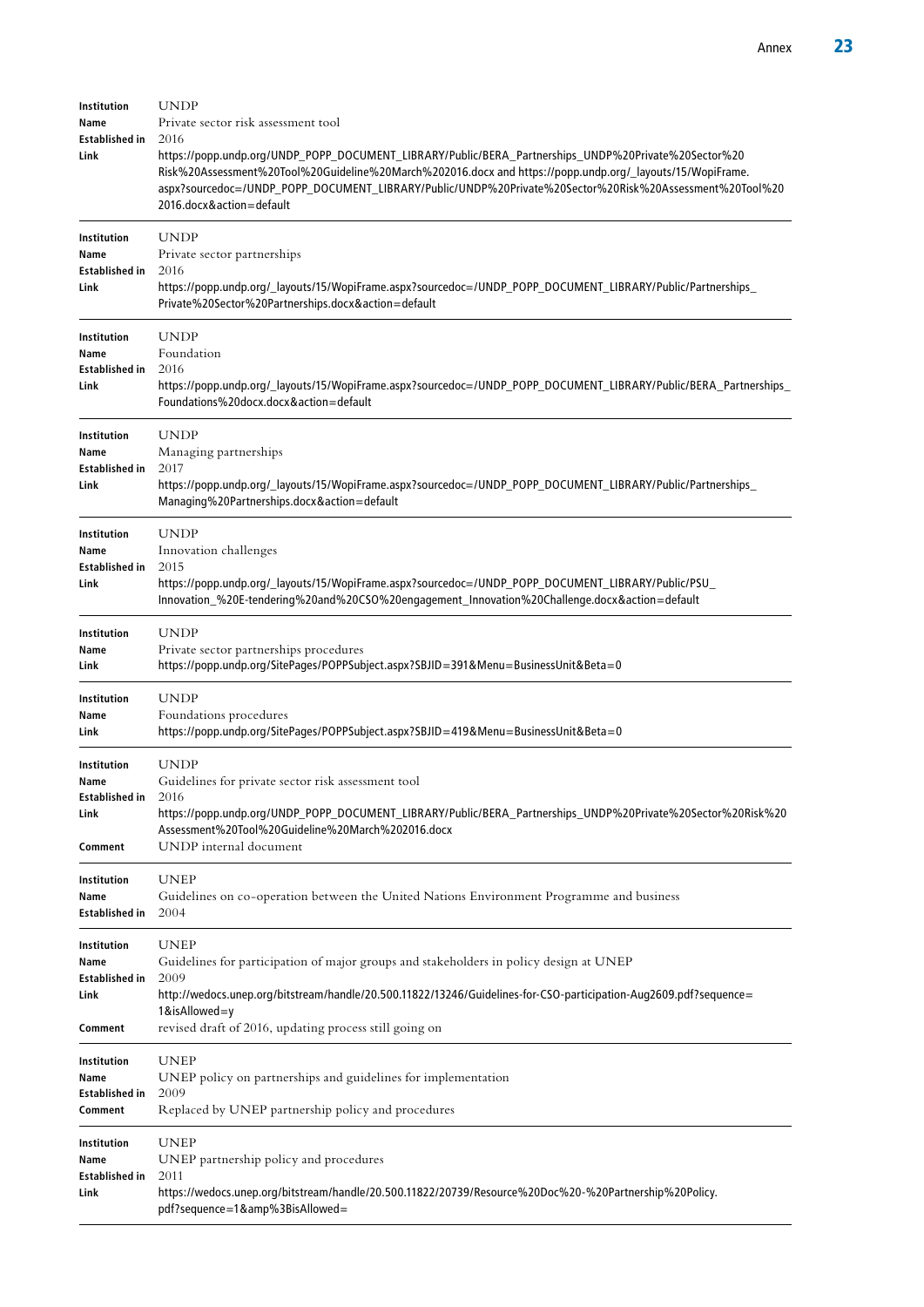| Institution<br>Name<br>Established in<br>Link<br>Comment | <b>UNEP</b><br>Handbook for stakeholder engagement<br>2015<br>http://wedocs.unep.org/bitstream/handle/20.500.11822/26862/HANDBOOK%20FOR%20STAKEHOLDER%20ENGAGEMENT.<br>pdf?sequence=1&isAllowed=y<br>Revised in 2018                                       |
|----------------------------------------------------------|------------------------------------------------------------------------------------------------------------------------------------------------------------------------------------------------------------------------------------------------------------|
| Institution                                              | UN-Habitat                                                                                                                                                                                                                                                 |
| Name                                                     | Guidelines for working with the business community                                                                                                                                                                                                         |
| <b>Established in</b>                                    | 2007                                                                                                                                                                                                                                                       |
| Link                                                     | https://business.un.org/en/assets/16b41243-853d-4cb3-8341-e6df10b9a1cc.doc                                                                                                                                                                                 |
| Institution                                              | UN-Habitat                                                                                                                                                                                                                                                 |
| Name                                                     | UN-Habitat stakeholder engagement policy                                                                                                                                                                                                                   |
| Established in                                           | First draft April 2018                                                                                                                                                                                                                                     |
| Link                                                     | http://mirror.unhabitat.org/downloads/docs/13484_1_596371.pdf                                                                                                                                                                                              |
| Institution                                              | UN-Habitat                                                                                                                                                                                                                                                 |
| Name                                                     | Implementing partners' policy and operating procedures                                                                                                                                                                                                     |
| Institution                                              | <b>UNHCR</b>                                                                                                                                                                                                                                               |
| Name                                                     | Corporate guidelines UNHCR corporate code of conduct                                                                                                                                                                                                       |
| Established in                                           | 2016                                                                                                                                                                                                                                                       |
| Link                                                     | https://www.unhcr.org/ceu/353-engeneralget-involvedcorporate-and-foundation-partnerscorporate-guidelines-html.html                                                                                                                                         |
| Institution<br>Name<br>Established in                    | <b>UNICEF</b><br>UNICEF guidelines and manual for working with the business community - identifying the best allies -<br>developing the best alliances<br>2001                                                                                             |
| Link                                                     | www.aaci-india.org/Resources/UNICEF-Guidelines-and-Manual-for-Working-with-the-Business-Community.pdf                                                                                                                                                      |
| Institution                                              | <b>UNICEF</b>                                                                                                                                                                                                                                              |
| Name                                                     | Key guiding principles for UNICEF partnerships with civil society and other actors                                                                                                                                                                         |
| Established in                                           | 2017                                                                                                                                                                                                                                                       |
| Link                                                     | https://www.unicef.org/about/partnerships/index_60074.html                                                                                                                                                                                                 |
| Institution                                              | <b>UNICEF</b>                                                                                                                                                                                                                                              |
| Name                                                     | UNICEF strategic framework for partnerships and collaborative relationships                                                                                                                                                                                |
| Established in                                           | 2009                                                                                                                                                                                                                                                       |
| Link                                                     | https://www.unicef.org/policyanalysis/files/N0928210.pdf                                                                                                                                                                                                   |
| Institution                                              | WFP                                                                                                                                                                                                                                                        |
| Name                                                     | New partnerships to meet rising needs - Expanding the WFP donor base                                                                                                                                                                                       |
| Established in                                           | 2004                                                                                                                                                                                                                                                       |
| Link                                                     | https://documents.wfp.org/stellent/groups/public/documents/eb/wfp039108.pdf                                                                                                                                                                                |
| Institution                                              | WFP                                                                                                                                                                                                                                                        |
| Name                                                     | Private donor guidelines                                                                                                                                                                                                                                   |
| <b>Established in</b>                                    | 2005                                                                                                                                                                                                                                                       |
| Link                                                     | http://www.fao.org/tempref/UNFAO/BODIES/FC/fc121/7879e.pdf (Annex III)                                                                                                                                                                                     |
| Institution                                              | WFP                                                                                                                                                                                                                                                        |
| Name                                                     | Principles of cooperation for private-sector partners                                                                                                                                                                                                      |
| Established in                                           | 2014                                                                                                                                                                                                                                                       |
| Link                                                     | https://documents.wfp.org/stellent/groups/public/documents/communications/wfp282072.pdf                                                                                                                                                                    |
| Institution                                              | WFP                                                                                                                                                                                                                                                        |
| Name                                                     | Investment to achieve zero hunger: WFP's2018-2022 private sector partnerships and fundraising strategy                                                                                                                                                     |
| Established in                                           | 2018                                                                                                                                                                                                                                                       |
| Link                                                     | https://docs.wfp.org/api/documents/WFP-0000050721/download/                                                                                                                                                                                                |
| Institution<br>Name<br>Established in<br>Link            | WFP<br>Private sector partnerships and fundraising strategy (2020–2025)<br>2019<br>https://docs.wfp.org/api/documents/WFP-0000104341/download/<br>and Annexes including due diligence process: https://docs.wfp.org/api/documents/WFP-0000104342/download/ |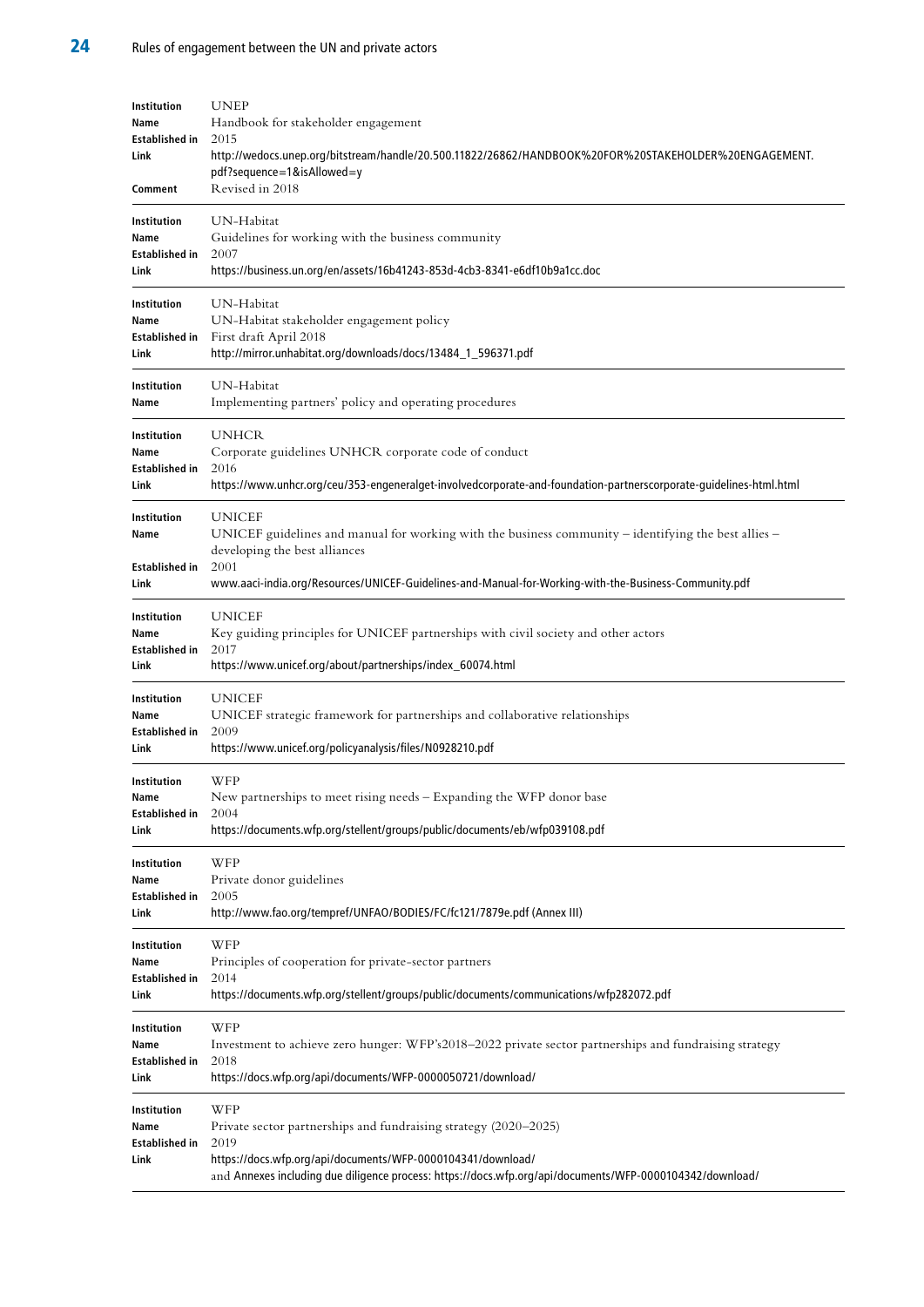| Institution                                   | <b>FAO</b>                                                                                                                                                                                                                                                                                                             |
|-----------------------------------------------|------------------------------------------------------------------------------------------------------------------------------------------------------------------------------------------------------------------------------------------------------------------------------------------------------------------------|
| Name                                          | Principles and guidelines for FAO cooperation with the private sector                                                                                                                                                                                                                                                  |
| Established in                                | 2000                                                                                                                                                                                                                                                                                                                   |
| Link                                          | www.fao.org/3/a-x2215e.pdf                                                                                                                                                                                                                                                                                             |
| Comment                                       | replaced by FAO guidelines for partnerships and collaboration with the private sector of 2016                                                                                                                                                                                                                          |
| Institution                                   | <b>FAO</b>                                                                                                                                                                                                                                                                                                             |
| Name                                          | FAO strategy for partnerships with the private sector                                                                                                                                                                                                                                                                  |
| Established in                                | 2013                                                                                                                                                                                                                                                                                                                   |
| Link                                          | www.fao.org/3/a-i3444e.pdf                                                                                                                                                                                                                                                                                             |
| Institution                                   | <b>FAO</b>                                                                                                                                                                                                                                                                                                             |
| Name                                          | FAO guidelines for partnerships and collaboration with the private sector                                                                                                                                                                                                                                              |
| Established in                                | 2016                                                                                                                                                                                                                                                                                                                   |
| Link                                          | http://old.belal.by/elib/fao/661.pdf                                                                                                                                                                                                                                                                                   |
| Institution<br>Name<br>Established in<br>Link | <b>UNESCO</b><br>Guidelines for selecting partners in the Member States, including the rules and regulations governing the use of<br>UNESCO's name and emblem by these partners: Proposals by the Director-General<br>2000<br>http://portal.unesco.org/en/files/12673/10543090201directives_pdf_E/directives%2Bpdf%2BE |
| Institution<br>Name<br>Established in         | <b>UNESCO</b><br>Report by the Director-General on the progress made in the preparation of guidelines for selecting partners in the<br>Member States, including the rules and regulations governing the use of UNESCO's name and emblem by these<br>partners<br>2002                                                   |
| Link                                          | http://portal.unesco.org/en/files/15238/10643311211165_ex.37.E.pdf/165%2Bex.37.E.pdf                                                                                                                                                                                                                                   |
| Institution                                   | <b>UNESCO</b>                                                                                                                                                                                                                                                                                                          |
| Name                                          | Regulatory framework for the use of the name, emblem, abbreviation and/or sponsorship of the UNESCO                                                                                                                                                                                                                    |
| Established in                                | 2002                                                                                                                                                                                                                                                                                                                   |
| Link                                          | http://portal.unesco.org/es/file_download.php/1e027748c55b78f940569f9df6133e93Brochure+2002+ptc.pdf                                                                                                                                                                                                                    |
| Institution                                   | UNESCO                                                                                                                                                                                                                                                                                                                 |
| Name                                          | UNESCO's comprehensive partnership strategy                                                                                                                                                                                                                                                                            |
| <b>Established in</b>                         | 2013                                                                                                                                                                                                                                                                                                                   |
| Link                                          | https://unesdoc.unesco.org/ark:/48223/pf0000222986                                                                                                                                                                                                                                                                     |
| Institution                                   | <b>UNESCO</b>                                                                                                                                                                                                                                                                                                          |
| Name                                          | Directives concerning UNESCO's partnership with non-governmental organizations                                                                                                                                                                                                                                         |
| Link                                          | http://portal.unesco.org/en/ev.php-URL_ID=33137&URL_DO=DO_TOPIC&URL_SECTION=201.html                                                                                                                                                                                                                                   |
| Institution                                   | WHO                                                                                                                                                                                                                                                                                                                    |
| Name                                          | Guidelines on working with the private sector to achieve health outcomes. Report by the Secretariat                                                                                                                                                                                                                    |
| <b>Established in</b>                         | 2000                                                                                                                                                                                                                                                                                                                   |
| Link                                          | https://apps.who.int/iris/bitstream/handle/10665/78660/ee20.pdf?sequence=1&isAllowed=y                                                                                                                                                                                                                                 |
| Comment                                       | Replaced by FENSA                                                                                                                                                                                                                                                                                                      |
| Institution                                   | WHO                                                                                                                                                                                                                                                                                                                    |
| Name                                          | Principles on WHO's relations with NGO's                                                                                                                                                                                                                                                                               |
| Established in                                | 1948                                                                                                                                                                                                                                                                                                                   |
| Link                                          | http://apps.who.int/gb/bd/PDF/bd47/EN/principles-governing-rela-en.pdf?ua=1&ua=1                                                                                                                                                                                                                                       |
| Comment                                       | Revised in 1987, replaced by FENSA                                                                                                                                                                                                                                                                                     |
| Institution                                   | WHO                                                                                                                                                                                                                                                                                                                    |
| Name                                          | Regulations for expert advisory panels and committees                                                                                                                                                                                                                                                                  |
| Established in                                | 1982                                                                                                                                                                                                                                                                                                                   |
| Link                                          | http://apps.who.int/gb/bd/PDF/bd47/EN/regu-for-expert-en.pdf                                                                                                                                                                                                                                                           |
| Institution<br>Name<br>Established in<br>Link | WHO<br>Guidelines for Medicine Donations<br>2010<br>https://apps.who.int/iris/bitstream/handle/10665/44647/9789241501989_eng.pdf;jsessionid=ECDDBF3A81F83973CE83<br>48665525EF51?sequence=1                                                                                                                            |